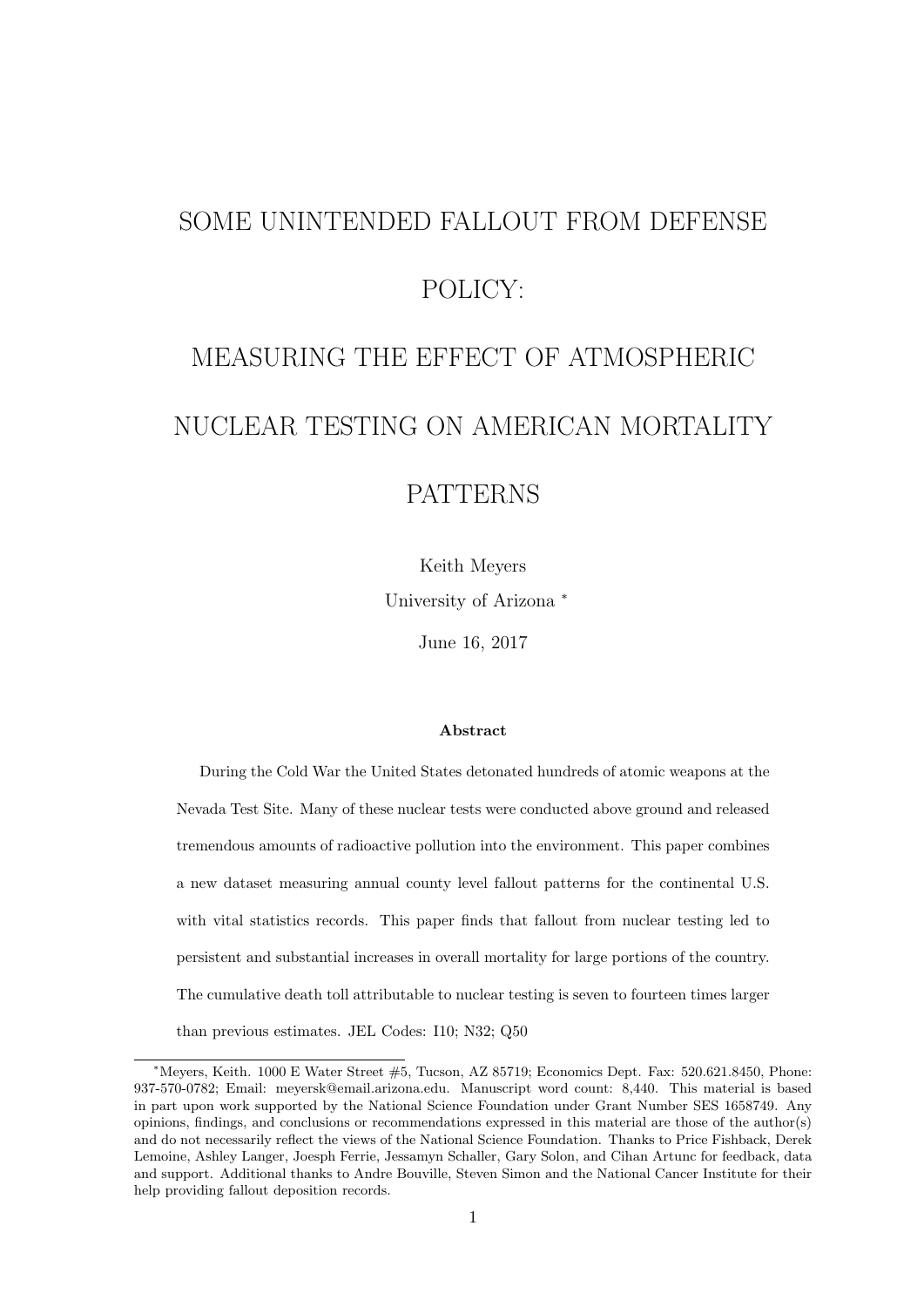Pollution is often the byproduct of human activity and imposes significant costs upon the public. In many settings, the government attempts to address the external costs associated with polluting activities, but there are cases where government policy is the direct cause of harmful pollution. During the Cold War the United States detonated hundreds of nuclear weapons just northwest of Las Vegas at the Nevada Test Site (NTS). Prior to 1963 many of these tests were conducted above ground and released tremendous quantities of radioactive material into the environment. When a bomb was detonated, it would vaporize and irradiate thousands of tons of material. The mushroom cloud would send much of this debris high into the atmosphere where high altitude winds would carry this pollution hundreds to thousands of miles from the test site. One estimate places the total atmospheric release of radioactive material from the NTS as over 12 Billion Curies for the years 1951 to 1963. In comparison, Chernobyl released an estimated 81 Million Curies of radioactive material (LeBaron, 1998).

These nuclear tests exposed millions of Americans to harmful radioactive material and many people are still living with the consequences of this pollution today. This paper measures the effect of domestic atmospheric nuclear testing on the crude death rate for the entire continental United States. I present evidence that nuclear testing had broad and adverse effects on human capital in the extreme. The current medical and scientific literature studying the health effects of nuclear testing has focused primarily upon small samples of populations who lived in the regions surrounding the Nevada Test Site.<sup>1</sup> These studies examine the health effects of fallout exposure in downwind populations and then extrapolate out the potential health consequences for the nation from these results. Simon and Bouville (2015) of the National Cancer Institute (NCI) note that there is great uncertainly underlying these estimates. They estimate that fallout from domestic nuclear testing caused 49,000 thyroid

<sup>&</sup>lt;sup>1</sup>The region surrounding the Nevada Test Site is termed Downwind in the literature and this area consists of the few counties in AZ, NV, and UT surrounding the test sight.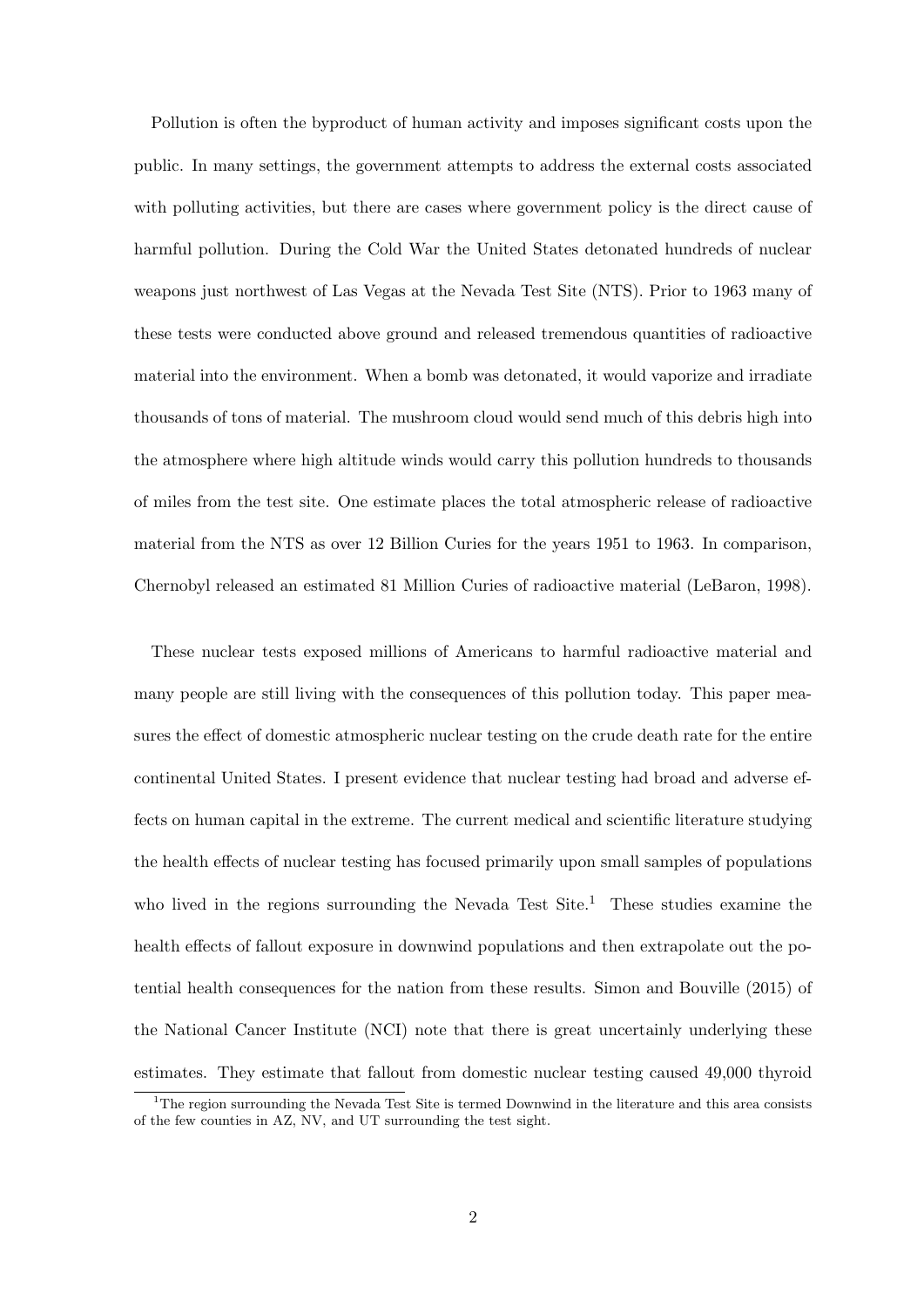cancer deaths.<sup>2</sup> One of the major drawbacks of these medical and scientific studies is that they fail to capture the temporal and geographic scope of these health effects.

Using an alternative empirical approach, this paper provides substantial evidence that nuclear testing had profound effects on American health. I combine measures of radioactive fallout exposure from National Cancer Institute (1997) and mortality data for the continental U.S. to analyze the mortality effects of atmospheric nuclear testing. By using within county variation in fallout deposition across years, this paper measures both the geographic and temporal extent of the harm caused by nuclear testing. The results from the empirical analysis reveal that nuclear testing led to prolonged increases in the crude death rate in many regions of the country. Oddly, the largest mortality effects occurred in the Great Plains and Central Northwest U.S., far outside of areas studied by the current literature. Back-of-the-envelope estimates suggest that fallout from nuclear testing contributed between 340,000 to 460,000 excess deaths from 1951 to 1973.

The empirical analysis of this paper contributes to a series of studies measuring the social costs of radioactive pollution by being the first paper in the economics literature to measure the cost of atmospheric nuclear testing for American populations. This paper and a concurrent paper on the agricultural effects of nuclear testing are the first economics papers to study the effects of radioactive pollution for American populations (Meyers, 2017). Even though radioactive pollutants pose significant health risks and the recent problems at Fukushima Daiichi reignited the debate about nuclear power, the societal consequences of radioactive pollution have largely been understudied.

The economic research studying the economic effects and consequences of radioactive pollution has focused entirely on Scandinavian and Ukrainian populations. Danzer and Danzer

<sup>&</sup>lt;sup>2</sup>The 95 percent confidence interval for this estimate is  $11,300$  and  $220,000$  deaths. Simon and Bouville (2015) suggest testing contributed up to 11,1000 additional of other cancer deaths. Without nuclear testing they estimated that 400,000 cases of thyroid cancer would arise naturally in the same population.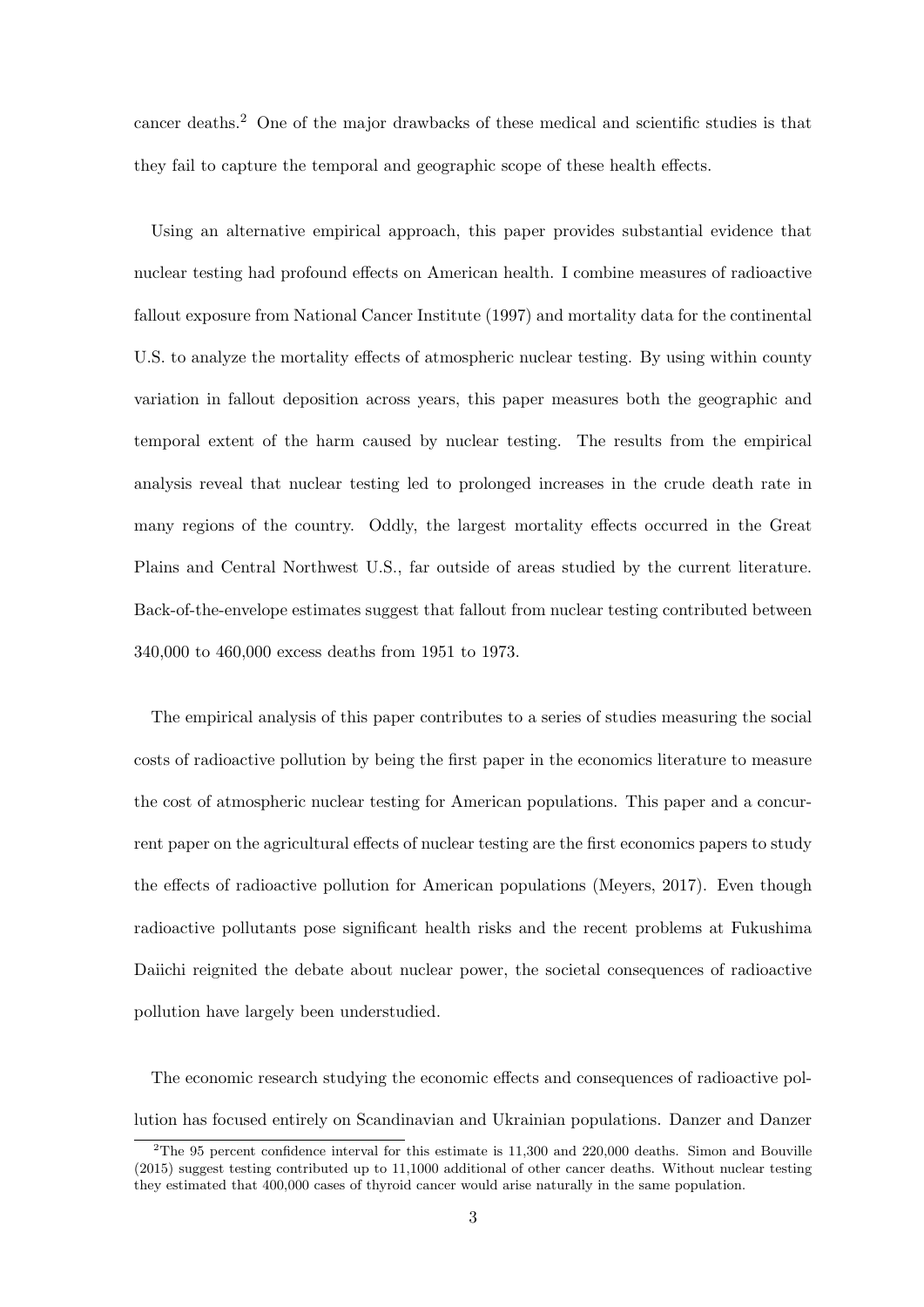(2016) and Lehmann and Wadsworth (2011) study the cost of the Chernobyl disaster to Ukrainian populations using cross sectional variation in exposure. Another body of research has successfully used variation in multiple sources of air pollution as a shock to test the fetal origins hypothesis (Almond et al., 2009a; Almond and Currie, 2011; Currie, 2013; Currie et al., 2015; Isen et al., 2014). With respect to radioactive pollution, both Almond et al. (2009b) and Black et al. (2013) use radioactive pollution to test the fetal origins hypothesis in Scandinavia. Almond et al. (2009b) use radioactive fallout from the Chernobyl disaster and associate negative educational outcomes with in-utero exposure to fallout in Swedish cohorts. Black et al. (2013) use data from 14 radiation monitoring stations in Norway to study exposure in cohorts born between 1956 and 1966. They discover persistent and statistically reductions in educational attainment, earnings, and IQ scores among cohorts exposed during months three and four of gestation.

The results of this paper corroborate the negative effects found in previous research and improves upon the identification by exploiting the specific biological mechanisms through which American populations were exposed to harmful radioactive toxins. Radioactive fallout deposition can be an imprecise measure of human exposure to harmful ionizing radiation. Humans only metabolize specific radioactive isotopes created through fission. The primary mechanism through which people were exposed to concentrated doses of radiation was through the ingestion irradiated food products. Fallout deposition may approximate the presence of fallout in the local food supply, but radiation exposure proxied through deposition becomes more inaccurate if local deposition fails to enter the local food supply. The National Cancer Institute (1997) finds that the consumption of irradiated dairy products served as the primary vector through which Americans ingested large concentrations of radioactive material. During the 1950's most milk was consumed in the local area it was produced. It is through this channel where local fallout deposition would enter the local food supply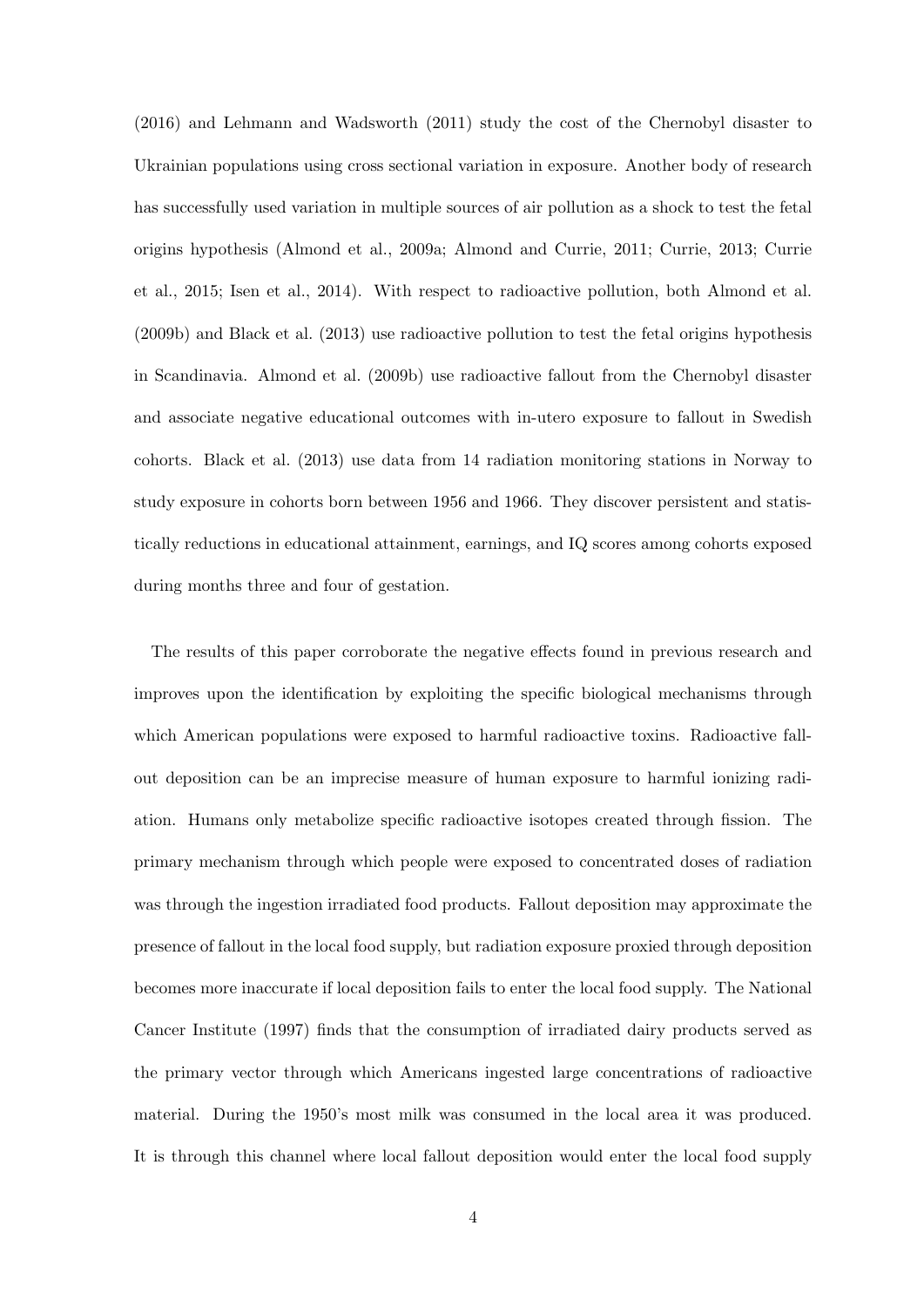(National Cancer Institute, 1997). This paper leverages estimates of I-131 concentrations in locally produced milk to provide a more precise estimate of human exposure to fallout than previous studies. The results from this paper reveal that including regions where fallout deposition was uncorrelated with fallout in the dairy supply biases the mortality effect of radioactive fallout towards zero.

Recent work studying the effects of coal consumption and lead water pipe adoption have highlighted the influence of policy on health and how the social consequences of these decisions can have persistent long run effects. Work by Hanlon (2015, 2016) has shown that coal consumption in 19th Century England had substantial effects on mortality rates and that coal utilization had persistent effects on wages and urban growth. Barreca et al. (2014) and Clay et al. (2016) study the long-term health consequences of using coal for heating and electricity generation for the United States. Troesken (2008) and Clay et al. (2014) study how historic municipal decisions relating to the adoption of lead water pipes had long run effects on public health. This paper adds to these studies by examining a specific polluting defense policy and suggests that atmospheric testing affected more people and had greater social costs than previously thought.

The paper is divided into five additional sections. Section 1 provides a brief history of the NTS and context pertaining to atmospheric nuclear testing. Section 2 discusses the biological effects of radiation poisoning and the scientific evidence that provides the foundation for the analysis. Section 3 presents the empirical models and describes the data used in the empirical analyses of this paper. These models use within county variation in fallout patterns across time to measure the short run and long run mortality effects of radioactive fallout for American populations. Section 4 discusses the empirical results measuring the effect of fallout on the crude death rate and their magnitude, and it provides information on the geographic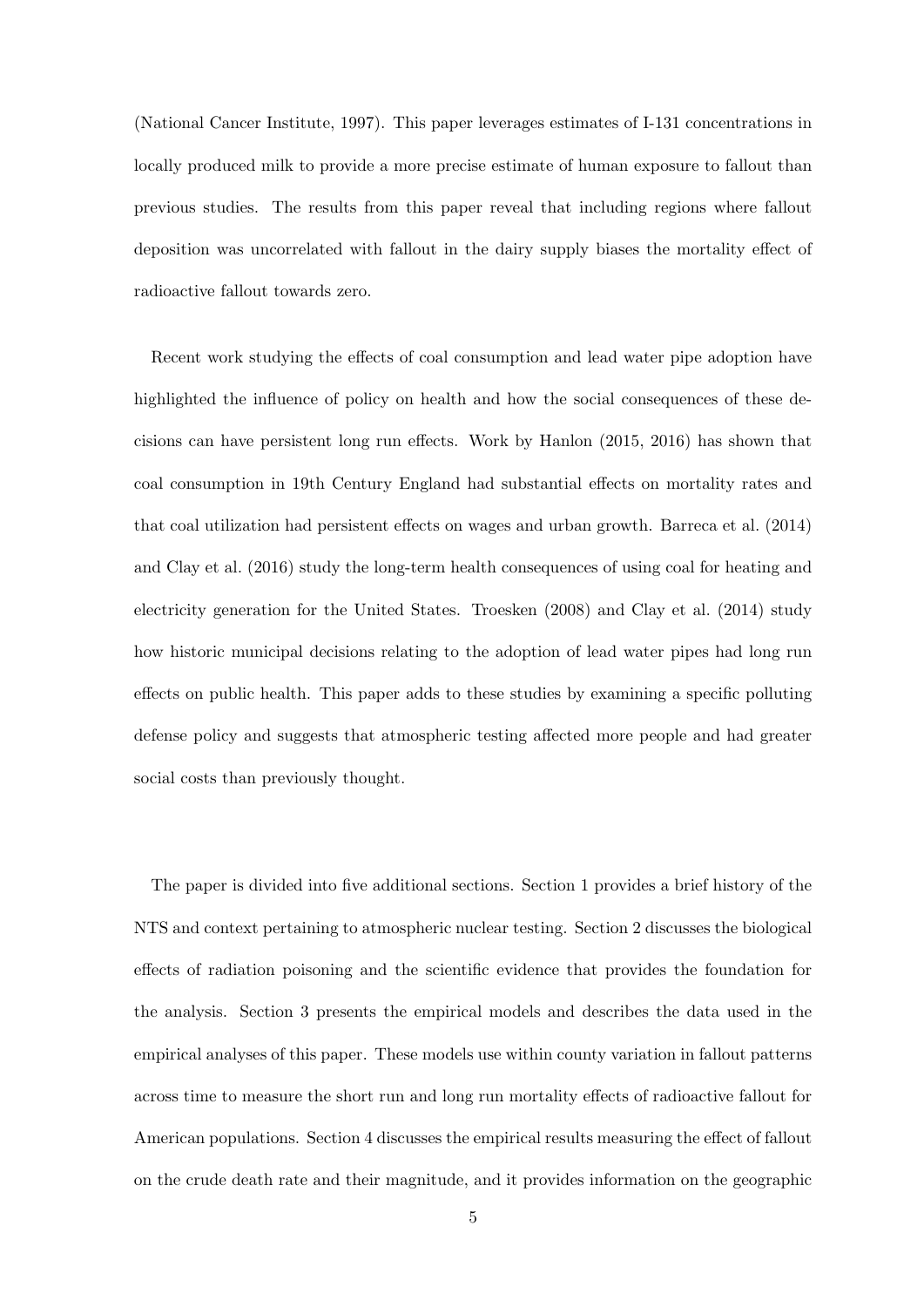distribution of the mortality effect. The findings suggest that radiation from nuclear testing in Nevada increased local crude death rates in many counties for at least 10 years. Finally, section 5 measures the value of lives lost due to NTS activities and measures the potential lives saved by the 1958 nuclear testing moratorium and Partial Nuclear Weapons Test Ban Treaty in 1963.

#### I History of the NTS and Victims of Atomic Testing

In the 1950's, millions of Americans were unknowingly exposed to radioactive fallout through both the environment and the food supply. With respect to economic and demographic activities, exposure to radioactive matter from atmospheric nuclear testing can generally be considered as a plausibly exogenous event. Radioactive pollution is often an invisible and imperceptible threat to human health. National security concerns in the 1950's motivated atomic testing at the NTS. While the location of the base was not random, the base was not chosen due to surrounding characteristics of the residing population.<sup>3</sup>

Atmospheric atomic testing on U.S. soil was a deliberate policy decision made by domestic political leaders. In 1949 the Soviet Union detonated its first nuclear bomb Joe-1. Provoked and surprised by this sudden event, U.S. political and military leaders sought to accelerate America's own nuclear weapons program. Prior to this event, nuclear testing occurred in the Pacific.<sup>4</sup> The Pacific tests proved logistically costly, slow to implement, and expensive. American leaders sought a convenient testing location and settled on the Nevada Test Site due to its proximity to U.S. government labs, low levels of precipitation, and relatively secluded location (Center for Disease Control, 2006; National Cancer Institute, 1997). Located in Nye County, Nevada, this military zone became the epicenter of the American

 $3$ The base was chosen over more environmentally friendly locations due to its proximity to government labs, access to public land, and rapid ease of establishment (Schwartz, 2011).

<sup>4</sup>The three Trinity test in 1945 were conducted in White Plains New Mexico. All other tests conducted prior to the opening of the NTS occurred in the Pacific.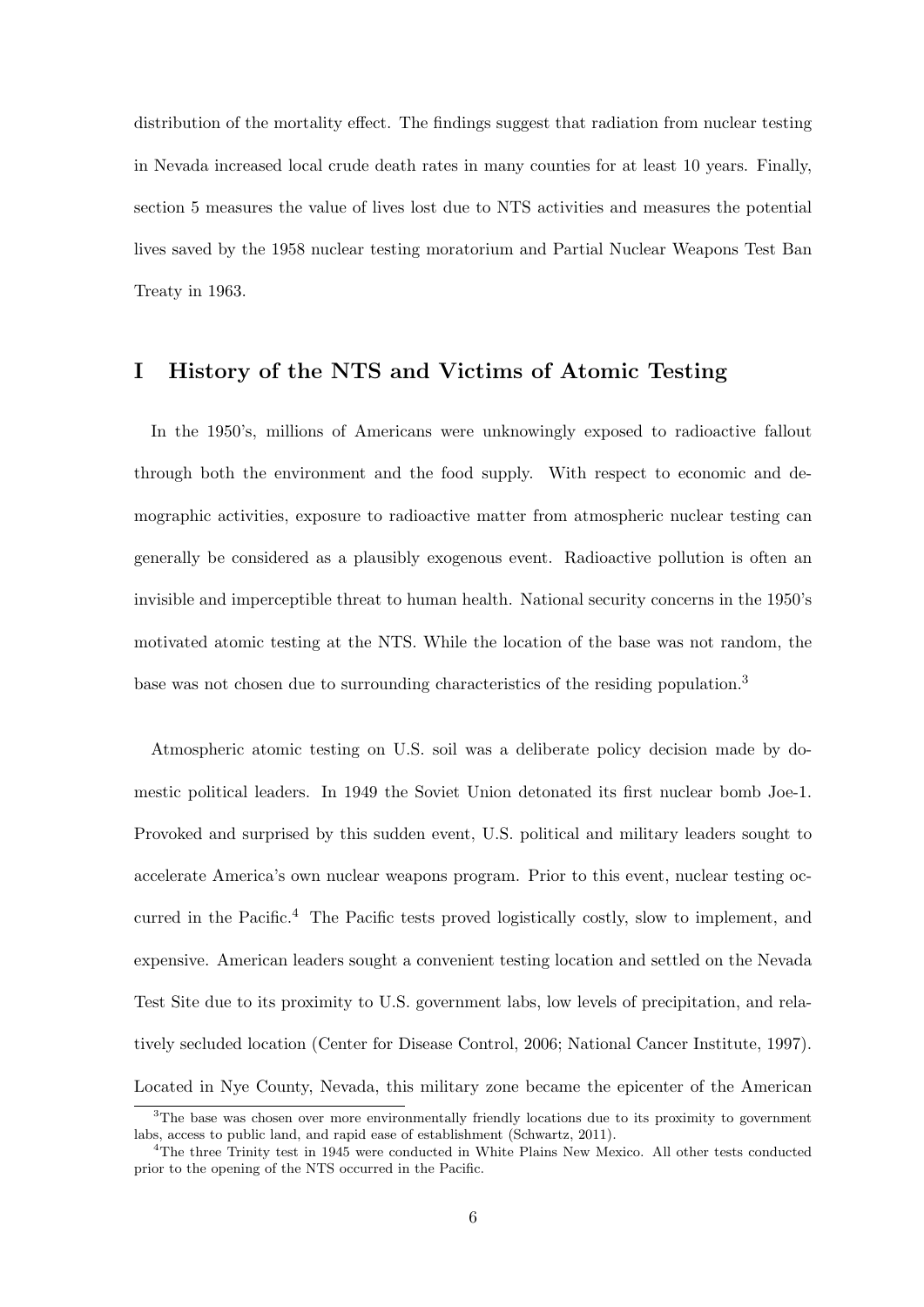nuclear weapons program. Nuclear testing occurred from 1951 until 1992. The period of atmospheric nuclear testing occurring between 1951 and 1963. During this period, the U.S. detonated 100 atmospheric bombs at the NTS (US Department of Energy, 2000).

During the 1950's, the public was largely unaware of the dangers that the NTS posed to public health. The Public Health Service (PHS) and Atomic Energy Commission (AEC) sought to dismiss fears regarding the atomic testing and often misled the public. Official government statements made during the testing period asserted that all dangerous radioactive material remained within the confines of the NTS.<sup>5</sup> At best these organizations failed to adequately warn civilians living downwind of the test site of the health risks associated with these atomic tests. At worst, they actively disseminated misinformation regarding radioactive threats (Ball, 1986; Fradkin, 2004; LeBaron, 1998). Only in 1978 did the plight of downwind populations receive national media attention. Subsequent Freedom of Information Act requests later revealed that the government knew of the dangers to public health the NTS tests posed and that the AEC had suppressed these medical reports (Fradkin, 2004).

#### II The Health Consequences of Radiation Exposure

#### II.i Related Scientific and Medical Literature

Radioactivity generally refers to dangerous particles given off by radioactive decay of matter. The weakest forms of ionizing radiation are alpha particles, and these particles generally cannot penetrate most thin physical barriers. Beta radiation is more dangerous and can penetrate deep into flesh and cause damage. Gamma radiation is the most dangerous

<sup>&</sup>lt;sup>5</sup>In the Appendix is an example of a 1951 AEC flyer explicitly iterating this official claim. The website for the Official Department of Energy Nuclear Testing Archive where this flyer is from is https://www.nnss.gov/pages/resources/NuclearTestingArchive.html. The government circulated flyers such as these in the areas surrounding the NTS, all while the AEC and PHS detected substantial quantities of fallout depositing in populated areas far beyond the confines of the atomic test range.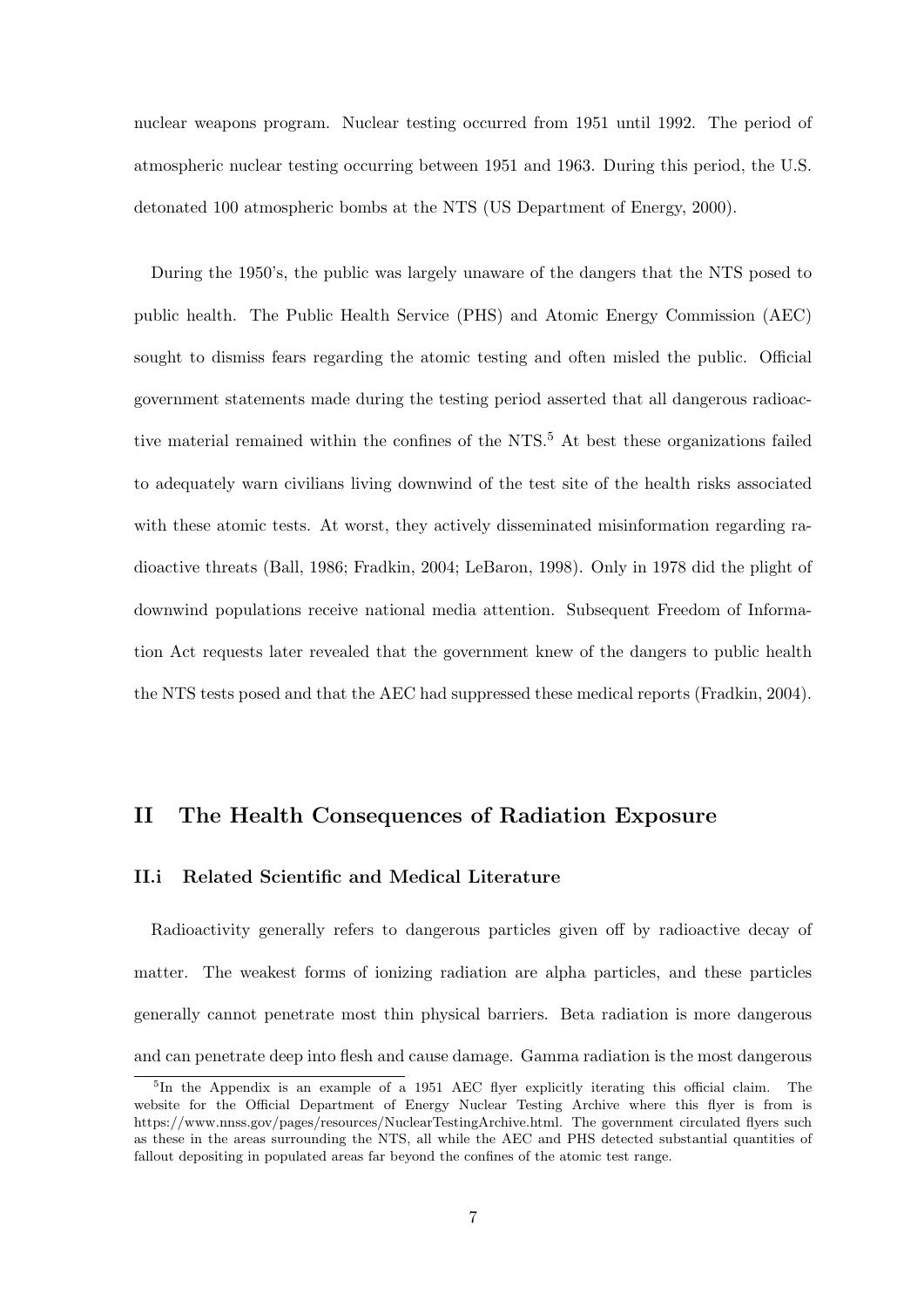form of radioactivity and consists of highly energetic photons. Gamma radiation can travel easily through the body and causes immense damage to biological tissues.

With regards to nuclear testing, there are three radioactive isotopes of concern to human health because of their relative radioactivity, prevalence, and how they are metabolized. These isotopes are Iodine-131, Strontium-90, and Cesium-137. Other isotopes created during nuclear fission are less dangerous to human health because they do not remain in the body for extended periods or because they are created in minuscule quantities. Many radioactive isotopes pass through the body and are secreted following ingestion. In particular, Iodine 131 is a potent radioactive poison. It possesses an eight day half-life, concentrates in the thyroid gland, and emits highly active forms of beta and gamma radiation as it decays (LeBaron, 1998). These traits of I-131 cause acute and rapid damage to tissue surrounding the thyroid. Strontium 90 also appears in wheat and plant products in limited quantities. This isotope collects in bones and teeth. It decays over a long period and causes prolonged damage. Sr-90 possesses a 25 year half-life, diffuses across the body uniformly and emits beta radiation (LeBaron, 1998). Finally, Cs-137, which was released in large quantities during the recent Fukushima Daiichi disaster, collects in fleshy tissue and does not concentrate in any particular organ. It has a half-life of 33 years and emits both alpha and beta radiation (LeBaron, 1998).

The medical and scientific knowledge regarding the effects of human exposure to ionizing radiation comes from many sources. Studies of Japanese atomic bomb survivors and persons living downwind of nuclear test sites provide much of this knowledge. In human population studies of radiation exposure, researchers have measured a variety of negative health and developmental consequences from exposure to ionizing radiation. Studies of atomic bomb survivors and persons exposed during pregnancy demonstrate increased cancer risks, negative developmental and cognitive effects due to radiation exposure (Lee, 1999; Otake et al.,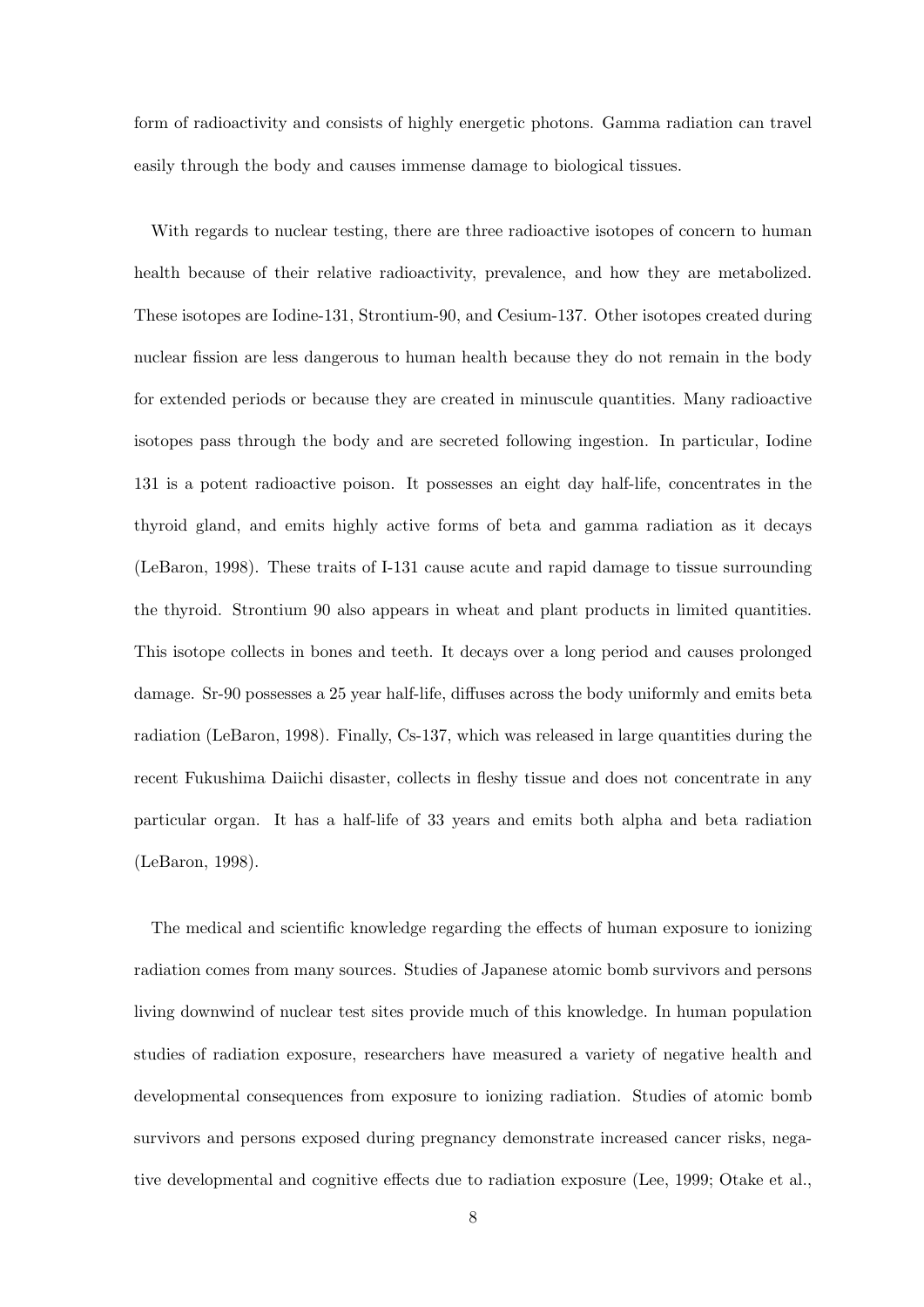1993; Otake, 1996; Schull, 1997). Researchers studying Chernobyl have found greater incidences of thyroid cancers, and lesions indicative of I-131 poisoning in exposed population (Shibata et al., 2001; Williams, 2002). Researchers studying downwind American populations have also found evidence of increased thyroid cancer and leukemia risks in domestic downwind cohorts (Gilbert et al., 2010; Kerber et al., 1993; Stevens et al., 1990). Together, the medical and scientific literature suggest that exposure to ionizing radiation increases the risks of various types of cancer and can have detrimental effects upon human growth and development.

#### II.ii Exposure Mechanisms

Exposure to harmful radioactive fallout can occur either through direct channels or indirect channels. Radioactive material can enter the body if it lands on the skin with radioactive dust. Many people and animals living in the downwind counties surrounding the NTS were exposed to harmful fallout in this matter. People can inhale radioactive material when it is suspended in the air. Inhalation of radioactive dust would be the most likely in the downwind region. Research by the National Cancer Institute (1997) and Center for Disease Control (2006) establishes that the food supply served as the main indirect vector of exposure for most Americans during the atomic testing period. Scientific evidence contemporaneous with the testing period also substantiates that radioactive materials resulting from nuclear fission appeared in crops, people, and animals (Beierwaltes et al., 1960; Garner, 1963; Kulp et al., 1958; Olson, 1962; Van Middlesworth, 1956). Similarly, the PHS also released research corroborating this evidence but downplayed the health risks associated with the radiation levels reported (Flemming, 1959, 1960; Wolff, 1957, 1959). These studies often dismissed the risk associated with the levels of radioactive material found in independent studies as alarmist.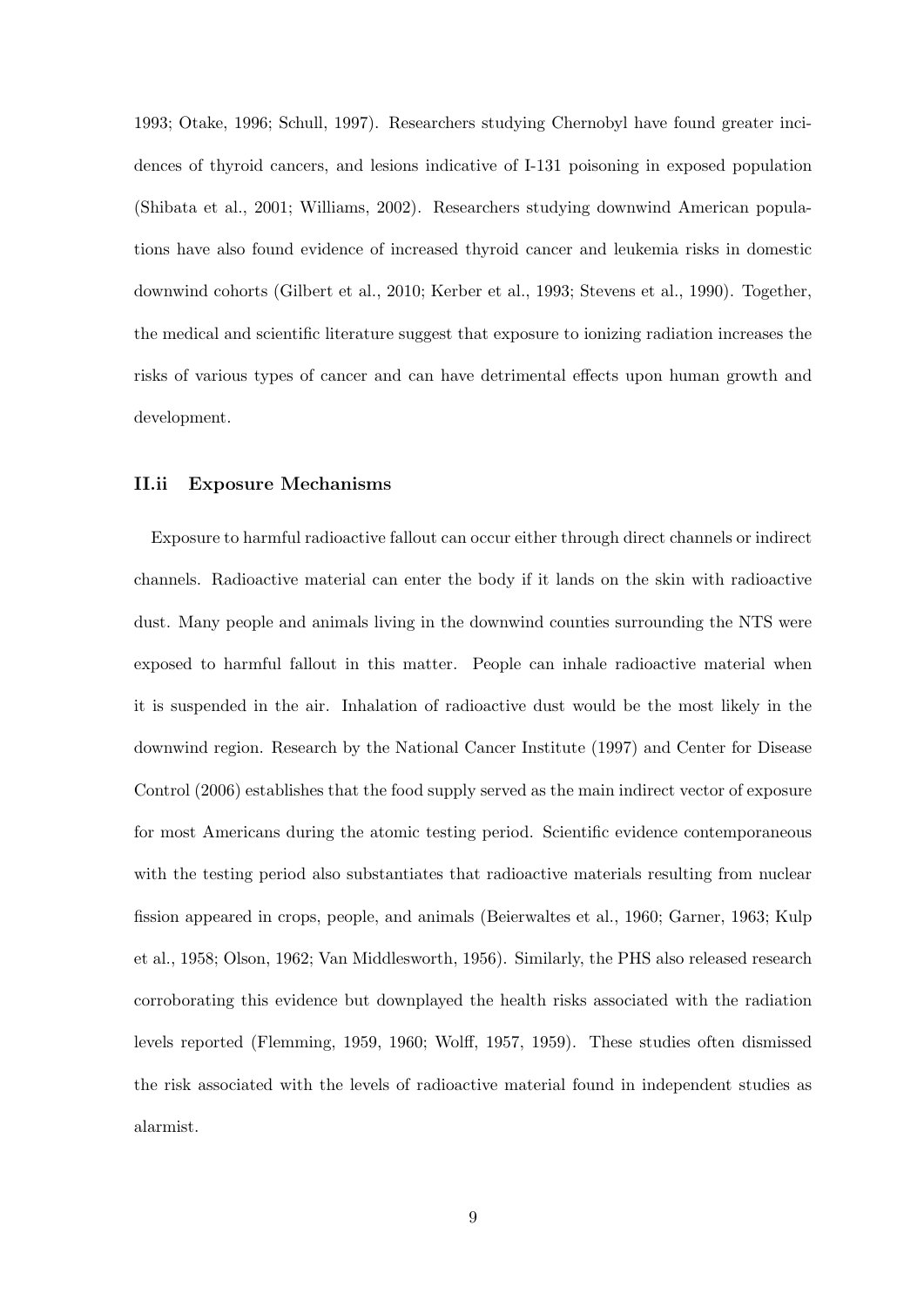The NCI establishes the dairy channel as a primary vector through which Americans were exposed to significant quantities of radioactive material. Most Americans would not be exposed to radioactive dust carried by low altitude winds. Instead, high altitude winds would carry the material far from the test site and the material would only deposit on the ground if it happened to be precipitating while the radiation cloud was overhead. In the few days following the nuclear test, this radioactive material would deposit on crops and pasture. Some radioactive material would enter wheat and other plant products, but consumption of these products would not necessarily be in the same region where they were produced. Dairy, however, during the 1950's and 1960's was generally produced and consumed locally (National Cancer Institute, 1997). This channel is unique in that cows would consume large quantities of irradiated pasture and concentrate radioactive material, specifically I-131, in milk.

People living in the region where deposition occurred would then be more likely to consume this irradiated food product containing a potent radioactive poison in the days following the atomic test. Pasturing practices would affect the quantities of fallout entering the dairy supply. The areas surrounding the NTS experienced the greatest quantities of radioactive fallout deposition, but often had very little I-131 entering the dairy supply. Dairy farming practices in much of AZ, NV, and UT in the 1950's relied on importing hay from outside regions and as such very little radioactive matter would enter the food supply. This in turn makes deposition itself a less accurate proxy for human exposure to fallout in these areas.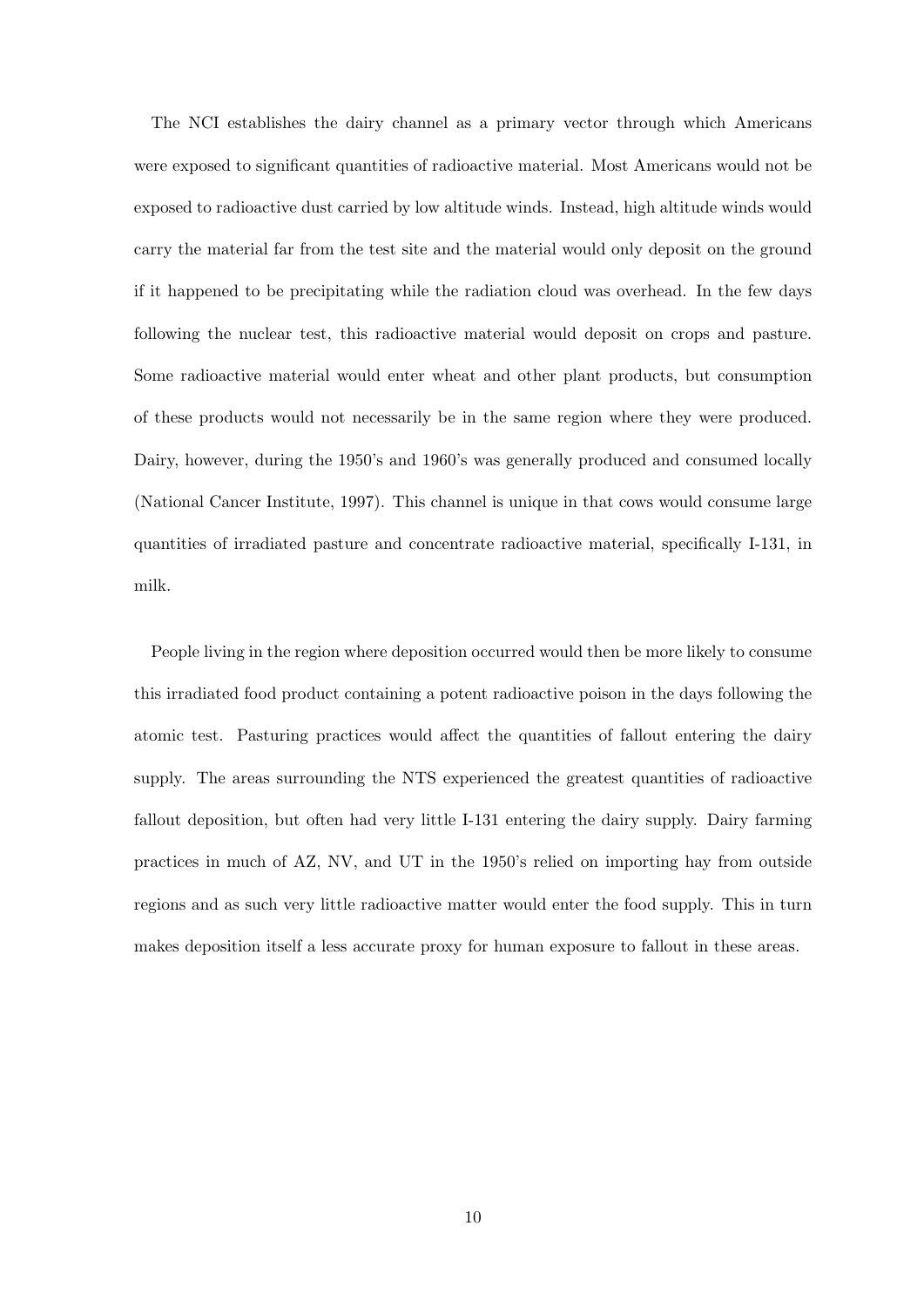# III Empirical Strategy: Measuring Short Term and Long Term Mortality Effects

#### III.i Public Health Data

The empirical analysis uses a county-level annual panel constructed by Bailey et al. (2016) of crude deaths from 1915 to 2007 from Annual Reports of the U.S. Vital Statistics. A subsample from 1940 to 1988 forms the panel for the bulk of the empirical analysis and is selected for its completeness of county level coverage. This panel is used to measure the geographic and temporal extent to which radioactive pollution from the NTS harmed human health. The crude death rate per 10,000 individuals approximates the total mortality effect associated with fallout exposure. Exposure to ionizing radiation can increase cancer risks, but exposure might also make persons less healthy overall and increase non-cancer related mortality rates.

#### III.ii Fallout Exposure Data

In 1983, Congress authorized the Secretary of Health and Human Services to investigate and measure thyroid doses from I-131 in American citizens. The NCI undertook the task of gathering radiation monitoring station data from historical records. With these records and weather station data the NCI could track the position of the radiation cloud, determine how much radiation would deposit with precipitation, and employ kriging techniques to estimate fallout deposition in counties without monitoring stations. Much of the raw data came from national monitoring stations whose number varied across time, but never exceeded 100 stations. The military also engaged in air monitoring and used city-county stations around the NTS to track the radiation cloud (NCI 1997). These are the most complete and comprehensive measures for fallout deposition from nuclear tests for the United States. The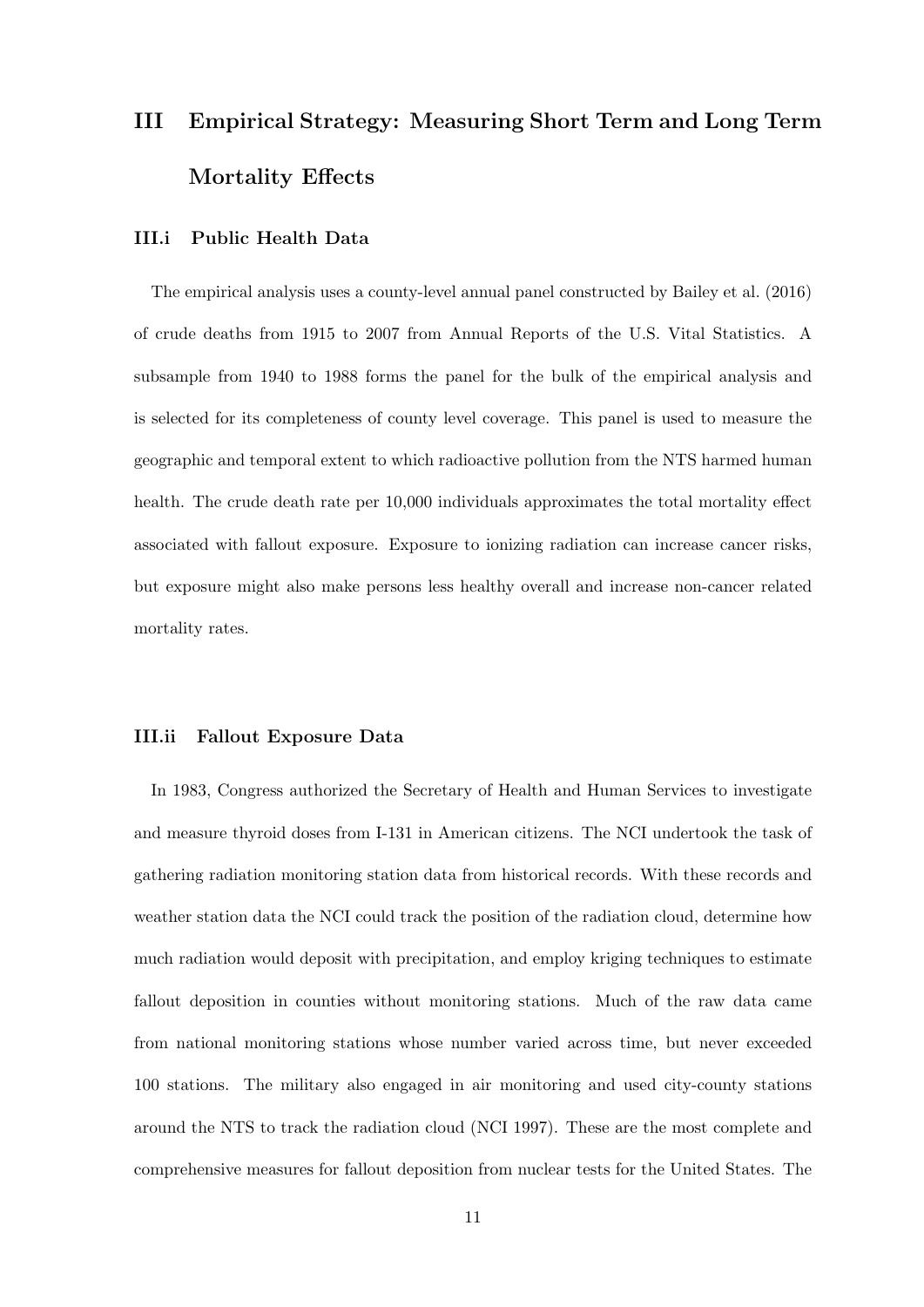data employed in this paper are derived from the NCI estimates. The NCI provides estimate for I-131 deposition for each nuclear test conducted from 1951 to 1958, except for three tests in the Ranger 1951 series.<sup>6</sup> The depositions are measured as nanoCuries (nCi) per meter squared and are reported for each day following a nuclear test until the next subsequent test in the series. Figure I provides a map of my deposition data for the Upshot Knothole test series. This map show how geographically extensive and heterogeneous fallout patterns are across the country. Notice how states such as Vermont and New Jersey experienced large depositions in 1953.

Relative to previous economics studies of radioactivity using variation of fallout deposition, these data measure radioactive pollution at much higher levels and cover a vastly larger geographic area. The largest deposition observation in Almond et al. (2009b) is 1,459 nCi per  $m^2$  and in Black et al. (2013) is 883 nCi per  $m^2$ . In comparison, the average county level deposition for the U.S. from the 1957 Plumbbob test series for 3,067 counties in the raw data is 754 nCi  $m^2$  and the largest amount for this series is 13,736 nCi per  $m^2$ .<sup>7</sup>

The NCI also provides daily integrated estimates for I-131 secreted in locally produced milk. These measures are a function of how cows metabolize and secrete iodine at different levels of exposure, grazing practices during the testing window, and the levels of radiation deposition estimated in the kriging model. This methodology can cause substantial differences between radiation presence in milk estimated at the county level and deposition. During the 1950's, many households consumed locally produced dairy, and I-131's short eight-day half-life means that persons would consume it before the radioactive I-131 would decay. Children would be especially vulnerable to this radiation exposure channel because they tended

<sup>&</sup>lt;sup>6</sup>The National Cancer Institute is currently trying to create estimates for deposition using weather patterns. These tests are not included in this paper's analysis.

<sup>7</sup>This paper reports radiation in SI rather than metric units. Almond et al. (2009b); Black et al. (2013) use Becquerels and I use Curies. For conversion 37  $bq = nCi$ . Another caveat is that Almond et al. (2009b) and this paper use radioactivity attributable to specific isotopes and Black et al. (2013) use total radioactivity.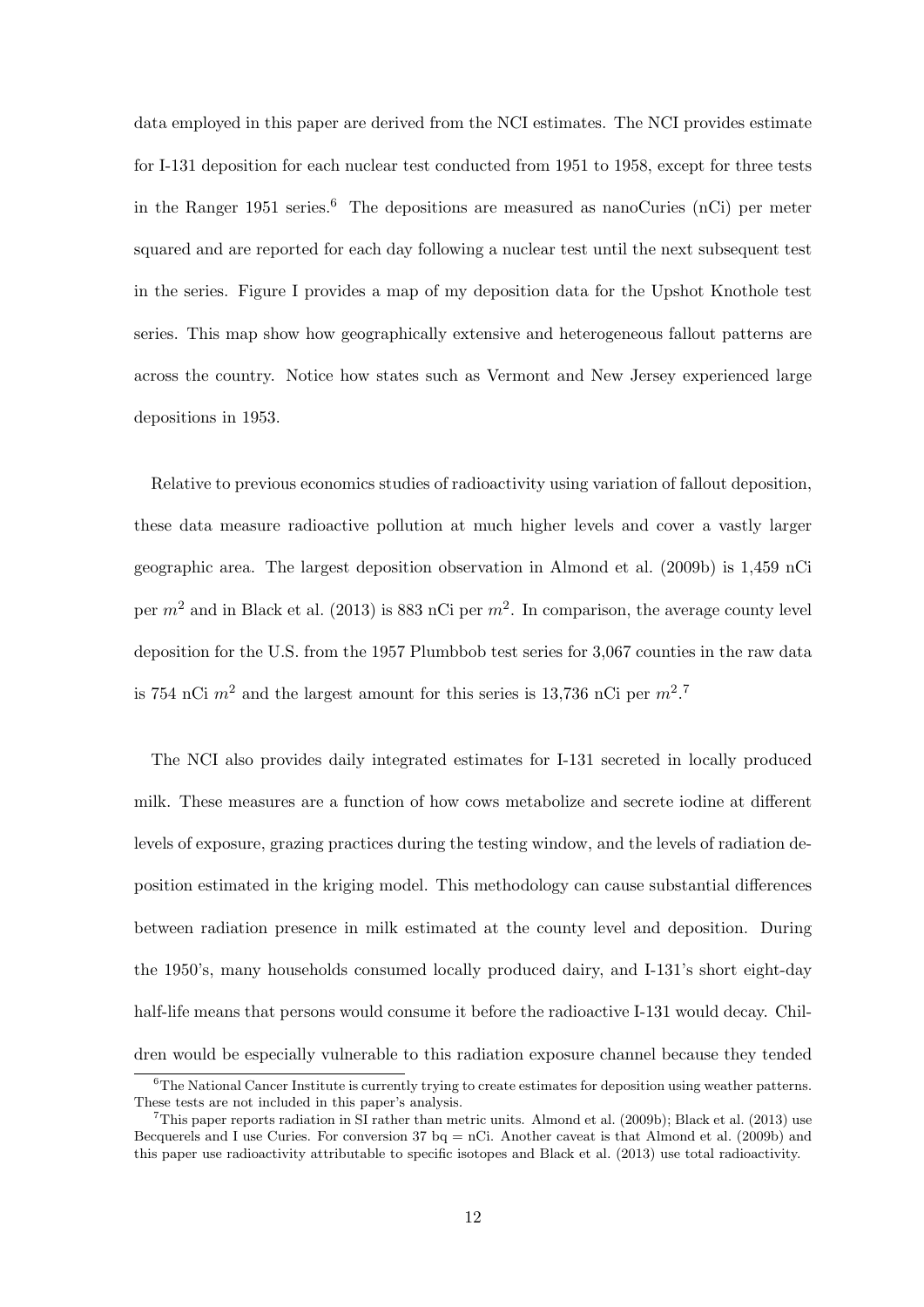to drink more milk than adults, had smaller thyroids, and were still growing during this period (NCI 1997). Since a child's thyroid is smaller than an adult's, the same quantity of I-131 would cause greater damage because it would be concentrated into a smaller area. Furthermore, the thyroid regulates growth and development. Harm to this organ might lead to unanticipated long term health problems. Figure II provides a map of my milk exposure data for the Upshot Knothole test series.<sup>8</sup> Notice how milk measures vary from the deposition measures. Areas with the highest levels of ground deposition around the NTS have relatively low levels of I-131 present in the local milk supply.

The counties downwind of the NTS experienced fallout mostly as dry precipitate, and according to the agronomic data provided by the NCI, dairy cows in these areas consumed very little local pasture. This can create a substantial difference in the estimated exposure via milk versus estimated exposure via deposition.

$$
ICM_{pij} = \int_0^\infty C_p(ijt) * P(ijt) * f_m dt
$$
 (1)

Equation (1) refers to the NCI's methodology for estimating daily I-131 concentrations in milk from deposition data.  $ICM_{pij}$  denotes the Integrated I-131 concentration in milk produced in pasture  $p$  in county  $i$  on day  $j$  and is measured in daily nCI per liter of milk.  $C_p(ijt)$  denotes average daily concentration after deposition day. It is a function of deposition of I-131 and the fraction of this I-131 intercepted by plants. Pijt denotes the average pasture consumption rate by cows and was constructed from agronomic studies relating to pasturing behavior of dairy farmers during the 1950's. The value  $f_m$  denotes I-131 intake to milk transfer coefficient. This value was constructed from milk secretion studies where cows were fed radioactive iodine. These adjustments are made at the state level and should

<sup>&</sup>lt;sup>8</sup>A small number of counties in both the deposition and milk measures consistent of sub county units. I created weighted averages of exposure at the county level from these subcounty units. In the analysis, these counties are excluded from the main sample. Other counties and Virginia Independent Cities are omitted from the sample due to data limitations.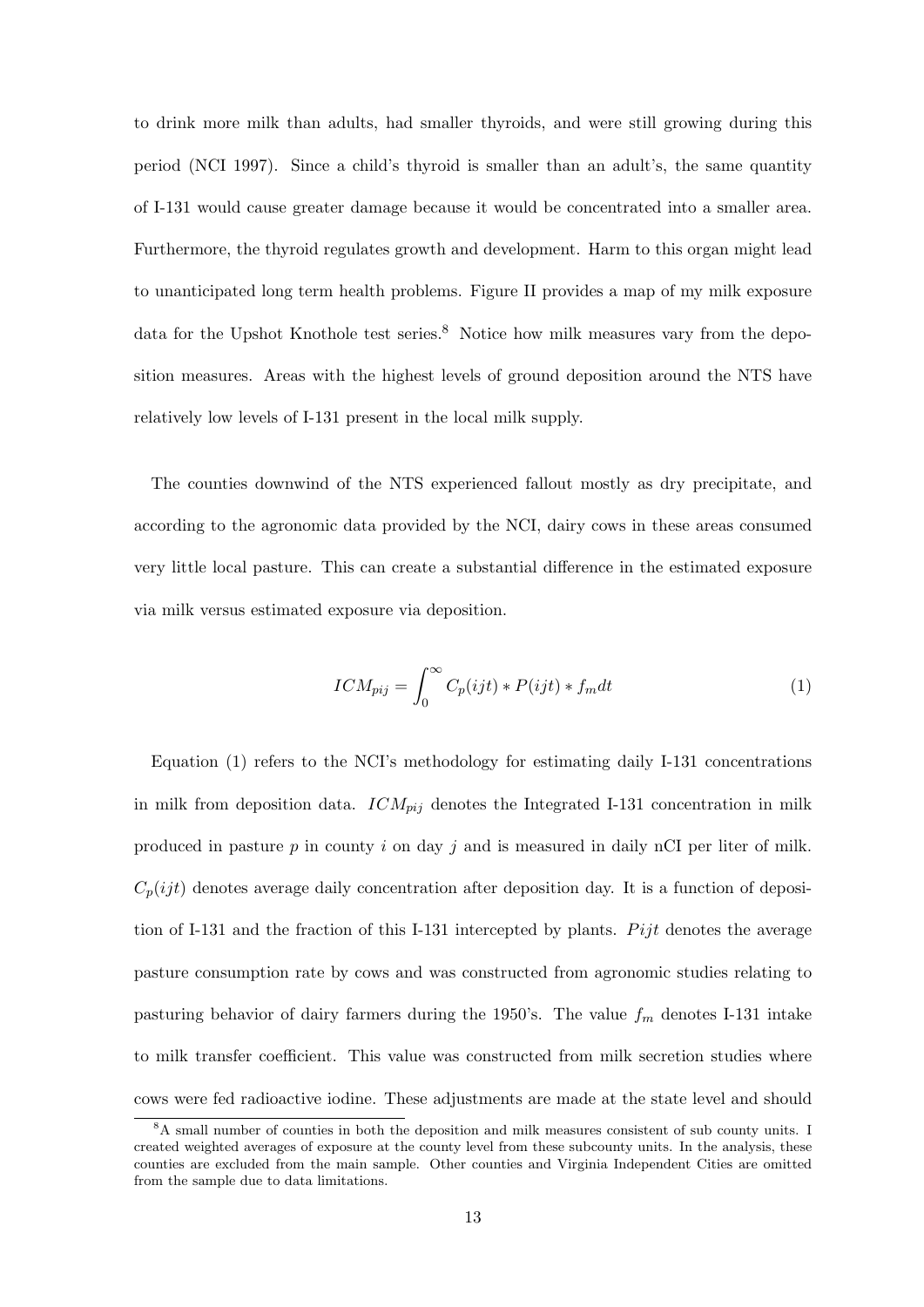not be systematically correlated with any unobserved underlying economic or environmental conditions that would affect local mortality. The quantity of pasture a cow consumes on an average day and how long pastures are available to farmers during the year do not have any apparent relationship with crude death rates. These factors affect annual mortality rates only by altering the amount of I-131 entering the local food supply.

#### III.iii Panel Regression Specifications

The empirical analysis of this paper focuses upon two different panel regressions to ascertain the geographic and temporal extent of the health cost of atomic testing. The first set of regressions test whether within county variation in radioactive fallout exposure across years had an immediate effect upon crude death rates using a distributed lag framework. Short run changes in the crude death rate from fallout exposure are potentially less vulnerable to measurement error in treatment and migration bias than regressions measuring the long run effects of fallout. These regressions, however do not fully capture the temporal extent of these increases in mortality rates. The negative health effects of radiation poisoning often materialize long after the damage has occurred. A set of long run regressions employ a distributed lagged framework and pool exposure into five year averages. Estimation of this model measures how persistent the effects of fallout were on crude death rates, accounts for the cumulative effect of fallout exposure over multiple years, and whether exposure to fallout led to harvesting. If exposure to radioactive fallout shortened lifespans and exposed populations who died tended to die at younger ages, then these people would not appear in subsequent years in the county panel. This harvesting effect would decrease estimated mortality rates many years following the initial exposure event, because people who would have died in these periods died earlier in the sample.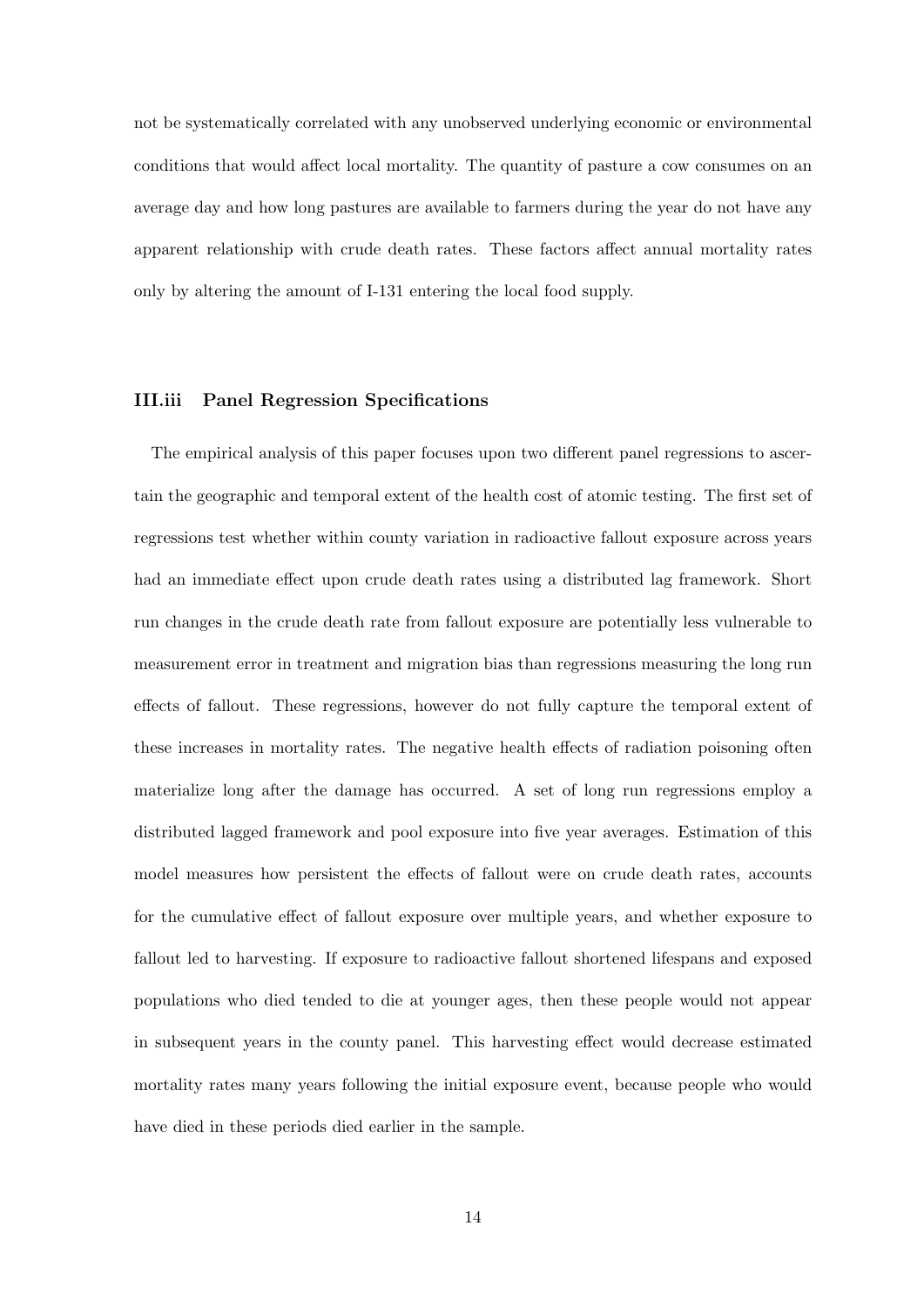Equation (2) describes the most restrictive model specification of this paper. This model tests whether radioactive fallout in locally produced milk or in the environment had a statistically significant effect upon mortality in the years directly following the test. Three different specifications are reported.

$$
y_{it} = \sum_{k=0}^{5} \beta_k * X_{it-k} + \alpha_i + \gamma_{st} + \epsilon_{it}
$$
\n<sup>(2)</sup>

The outcome denoted by  $y_{it}$  measures the number of total deaths per 10,000 people in a given county i and year t.  $X_{it-k}$  denotes the exposure variable used to proxy for fallout exposure. There are two different measures of radiation exposure used in the analysis. These measures are ground deposition of I-131 and I-131 concentrations on locally produced milk. The variable *Deposition Exposure*<sub>it</sub> denotes the cumulative measure of total radioactive iodine deposited per square meter in each county year.<sup>9</sup>

The variable  $Milk$  Exposure<sub>it</sub> denotes the measure of radioactive iodine in locally produced milk in each county year in thousands of nCi per day/Liter. The NCI created daily integrated estimates of secreted iodine per liter of milk for each nuclear test. They then summed up these secretions over the entire test series. If a cow in a county produced one liter of milk each day, this would measure the amount of radioactive iodine secreted in all those liters of milk in each year. Furthermore, the milk variable accounts for grazing practices across regions. Cows in upstate New York would not have been exposed to much radiation from February tests as they would have been inside barns consuming fodder while cows in Nevada or Arizona would have been exposed.

The variables  $\alpha_i$  and  $\gamma_{st}$  denote county and state-by-year fixed effects. These county fixed effects control for time invariant county characteristics. The state-by-year fixed effects ac-

<sup>9</sup>Alternative functional forms find similar results. These alternative specifications are reported in the online appendix.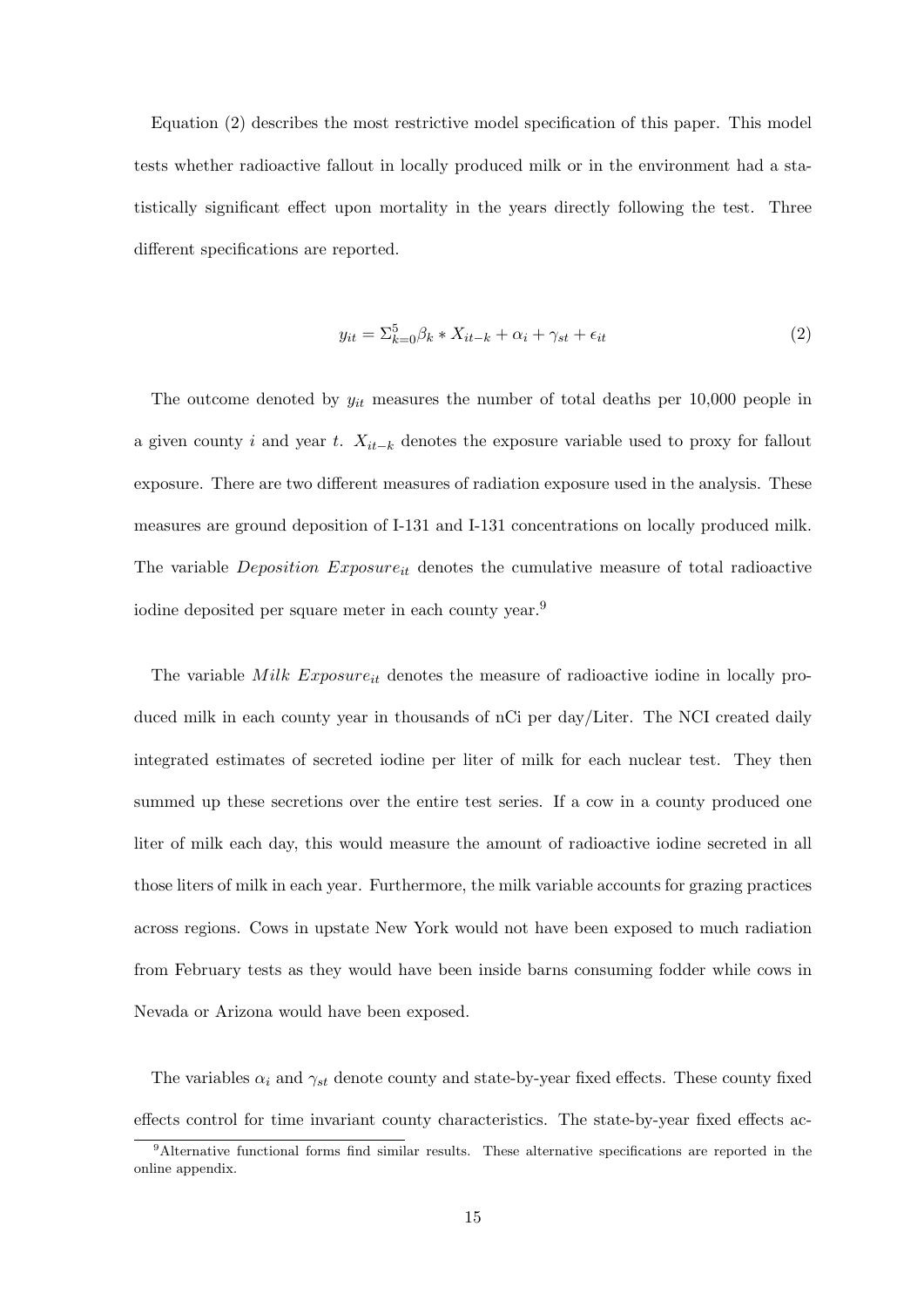count for unobserved annual shocks shared across counties within the same state and year. One drawback of this control is that state-by-year fixed effects might absorb much of the variation in radioactive fallout exposure observed in the data.<sup>10</sup> Alternative specifications replace these state-by-year fixed effects with year fixed effects and state specific time trends to control for any spurious underlying trends in the data that might be correlated with the exogenous variable of interest. The variable  $\epsilon_{it}$  denotes the heteroskedastic error term and is clustered at the county level.<sup>11</sup>

$$
y_{it} = \sum_{j=0}^{5} \theta_j * Avg \ X_{it,j} + \alpha_i + \gamma_{st} + \epsilon_{it}
$$
\n
$$
\tag{3}
$$

Equation (3) describes the distributed lag specification for the long run panel regressions. This model uses a similar framework to that of Equation 1, but the exposure of interest consists of lagged five year averages of the I-131 exposure measures. The variable  $Avg \, X_{it,j}$ denotes the average exposure term with  $j$  lags. This distributed lag structure measures the dynamic mortality response to county level radiation exposure over a longer time horizon. Fallout in the current year is excluded from the regression and only past deposition patterns provide variation. This model uses variation in average fallout exposure one to five years prior, six to ten years prior, eleven to fifteen years prior, sixteen to twenty years prior, and twenty-one to twenty-five years prior to identify the temporal extent to which fallout affected mortality patterns.

<sup>&</sup>lt;sup>10</sup>Only variation in county level exposure above or below the state average for exposure provides identification. It is quite likely that the effect of fallout exposure will be underestimated when using state-by-year fixed effect, since the identifying variation is narrower and within some state year observations fallout deposition is highly correlated.

<sup>&</sup>lt;sup>11</sup>Multiple yearly lag structures were tried and the results are generally robust with respect to the number of lags. A specification with five lags was selected since the long run specifications use five year averages. Using five year lags identifies the mortality effect of fallout exposure that is being averaged in the long run panel.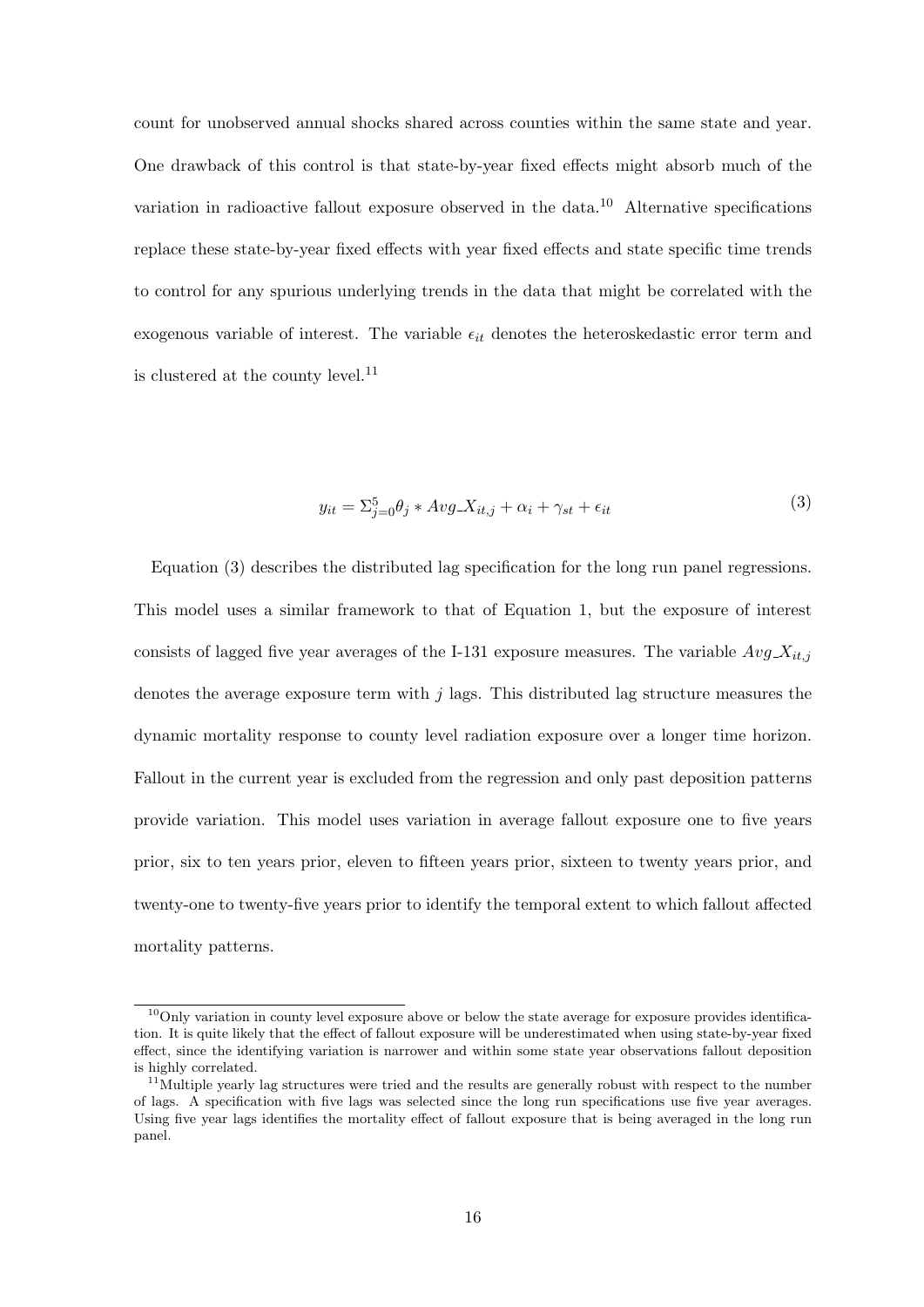#### III.iv Identification and Sample

The source of identifying variation in the empirical analysis comes from within county variation in radiation exposure across time after controlling for state specific annual shocks. There are two main assumptions that allow for measurement of the causal effect of fallout upon mortality. The first assumption is that the exposure variable is orthogonal to the unobserved error term. The second assumption is that most people who were exposed to radioactive fallout eventually die in the county where they were exposed.

Fallout exposure from nuclear testing is a plausibly exogenous event. First, the public generally cannot observe whether they are exposed to radioactive pollution. Radioactive threats generally are imperceptible. Second, the public generally did not know about the polluting effects of the NTS until long after atmospheric testing was suspended. Government disinformation in the 1950's and the imprecise public knowledge regarding the effects of fallout exposure prior to 1978 suggests such behavior would be unlikely for much of the country. One challenge to the orthogonality assumption is that people living in the counties surrounding the NTS could observe radioactive dust blows from atomic tests and might have engaged in avoidance behaviors. In order to avoid these potential endogeneity issues, I exclude the counties surrounding the NTS and those counties listed as Downwind by the US Department of Justice  $(2016)$  from the empirical analysis.<sup>12</sup> Outside of these counties, people would have been exposed to fallout through the irradiated food supply and not by visible radioactive dust blows.

The second assumption is necessary to measure the treatment effect of fallout upon mortality patterns. Since exposure is at the county level rather than individual level, identification

 $12A$  total of 26 counties are excluded from the analysis. These counties are all located in AZ, CA, NV, and UT. Relatively speaking, very few individuals resided in these counties during the testing period and these areas experienced large quantities of fallout deposition. Including these counties into the sample does not substantially affect the estimates using milk exposure but substantially affects the precision of the deposition measures. Including an interaction term for these counties or taking the log of the outcome variable corrects for the imprecision these counties introduce for the deposition measure.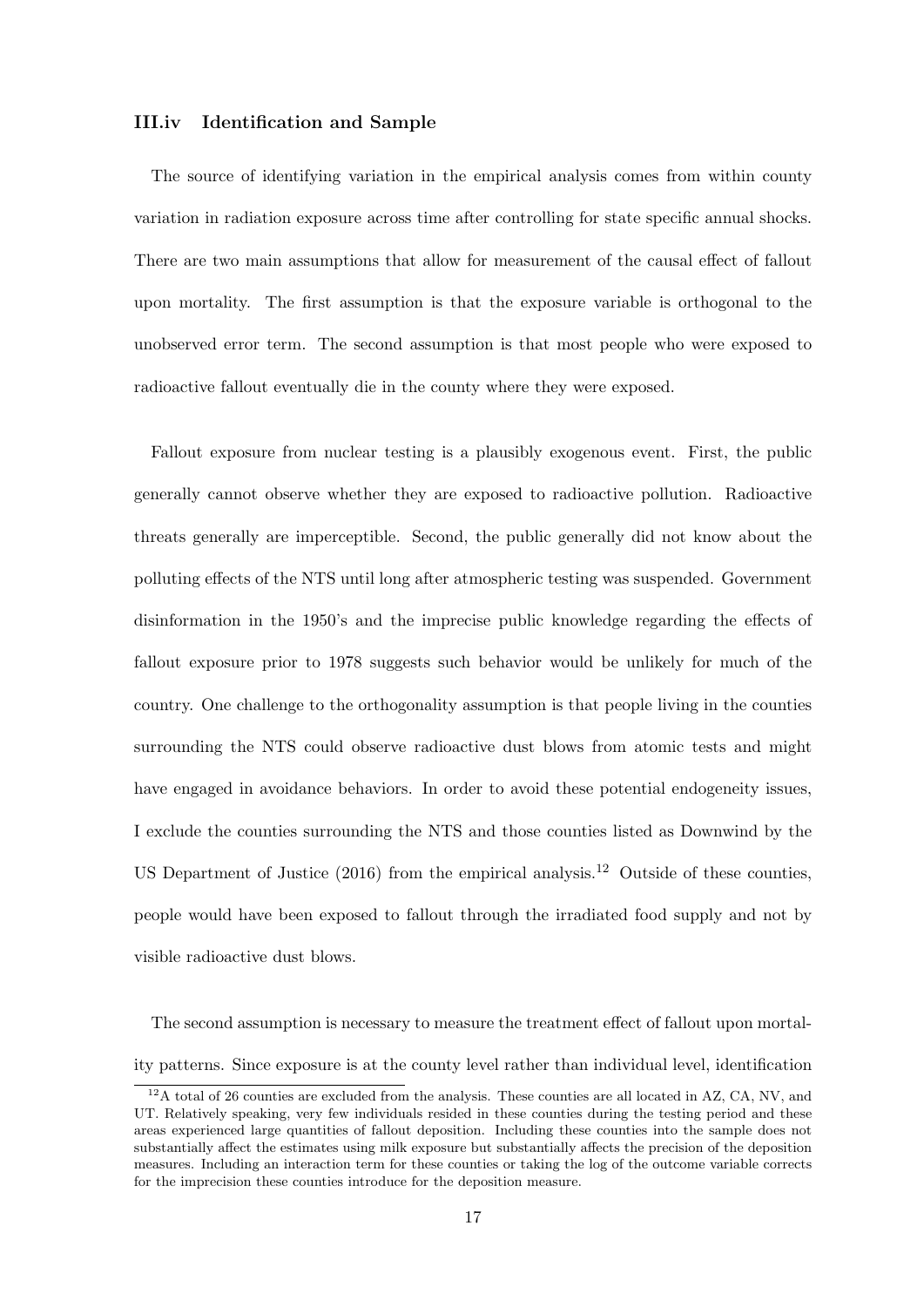relies on people dying in the counties where exposure is reported. In and out migration would introduce measurement error in the treatment variable. If migration decisions are not systematically correlated with radiation exposure, then migration bias should attenuate the effect of radiation exposure on mortality as the time between the exposure event and reported deaths widen.

#### IV Empirical Results

#### IV.i Panel Regression Results

The empirical results suggest that fallout exposure due to NTS atomic testing led to persistent and sizable increases in mortality for large areas of the continental United States. The measured effect is generally larger for specifications using the milk exposure measure than the raw deposition measure. In the short run panel regressions, exposure to fallout through milk leads to immediate and sustained increases in the crude death rate. In the long run panel regressions, both deposition and the milk exposure regressions are associated with large increases in mortality following fallout exposure events. Finally, human exposure to fallout measured by I-131 in milk continues to have positive and statistically significant effects after the inclusion of state-by-year fixed effects, while the coefficients of the deposition measures attenuate towards zero.

Summary statistics for the sample used in the empirical regressions are provided in Table I. Six different specifications are reported in each table of the empirical section. Specifications 1 through 3 report the effect using the milk exposure variable and specifications 4 through 6 report the effect using the deposition variable.<sup>13</sup> For both the milk and deposition measures, specifications with only fixed effects, including time trends, and the full specification are

<sup>&</sup>lt;sup>13</sup>Using both variables together introduce substantial multicollinearity but results in positive and statistically significant effects for the milk measures and statistically insignificant effects for deposition measures.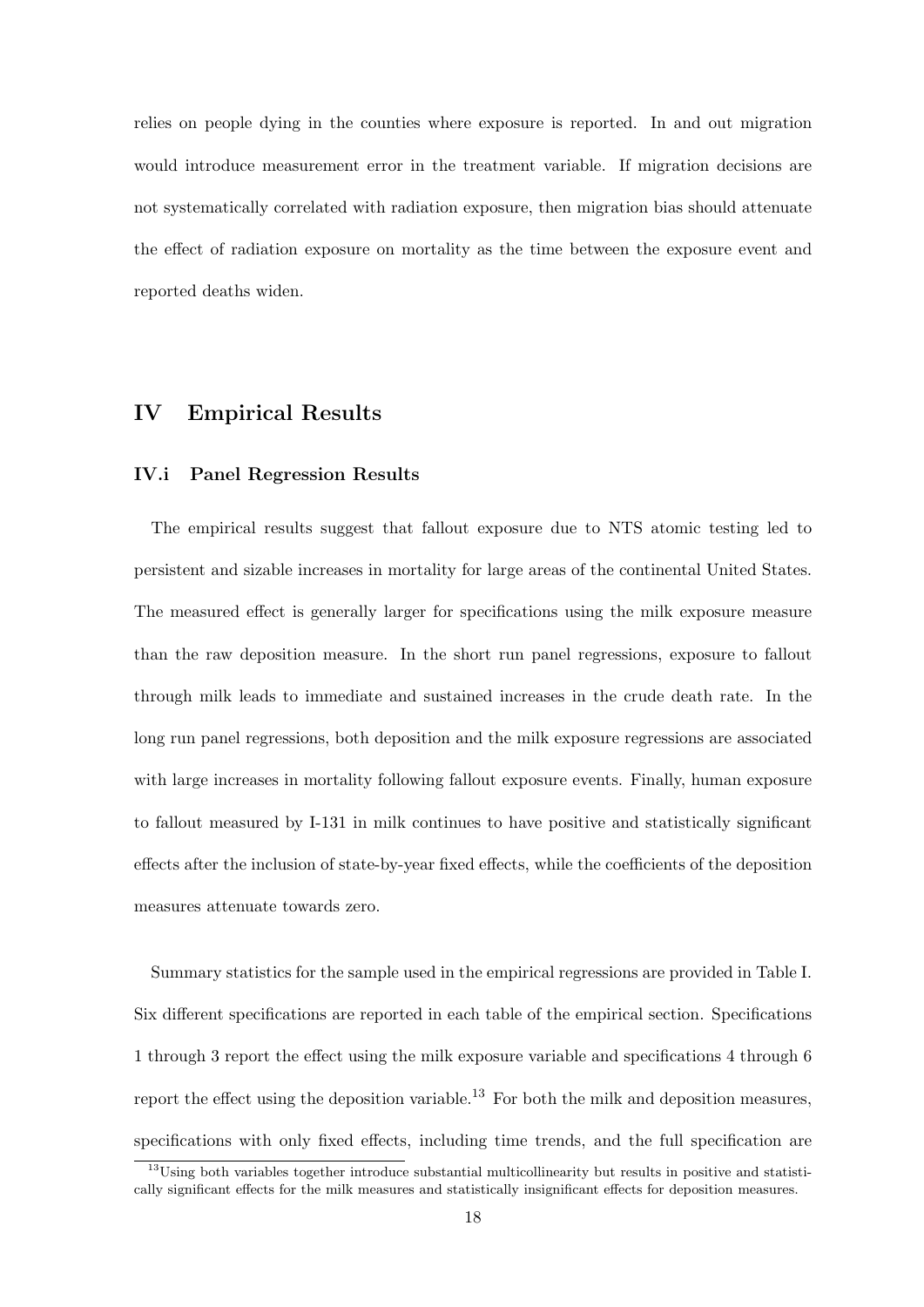reported.

The discussion for the results refer to the specification with the most controls, which are specifications 3 and 6 in the tables. The results regarding short term mortality effects of radiation exposure appear in Table II. Both milk exposure and deposition exposure measures are associated with increases in crude death rates over several years of lags. All of the milk exposure coefficients are statistically significant at the 5 percent level, but only the deposition coefficients for the first and second lags are statistically significant at the 10 percent level. Comparisons across specifications show that the inclusion of state-by-year fixed effects increases the magnitude of the estimated coefficients. The results suggest that 1,000 nCi of I-131 in the local milk supply leads to an additional 2.469 additional deaths per 10,000 residents in a given year, 2.89 deaths the subsequent year, 4.379 deaths two years later, 2.87 deaths three years later, and 2.708 four years later. The deposition estimates suggest that 1,000 nCi of deposition per  $m^2$  increases the mortality rate by an additional 0.949 deaths per 10,000 two years following deposition and 0.879 deaths per 10,000 three years following deposition.

The long run mortality effects for both I-131 deposition and milk exposure channels appear in Table III. Across most specifications there are positive and statistically significant increases in mortality attributable to NTS activities up to 25 years following the last atmospheric nuclear denotation at the NTS. Specifications including state-by-year fixed effects have negative coefficients on average exposure measures sixteen to twenty and twenty-one to twenty-five years following deposition. These results might arise from a harvesting effect if exposure to NTS fallout led to more people dying younger.

In specification 3, an average of 1,000 nCi in I-131 in milk one to five years prior contributes to an additional 12.93 deaths per 10,000 residents. An average of 1,000 a Ci in I-131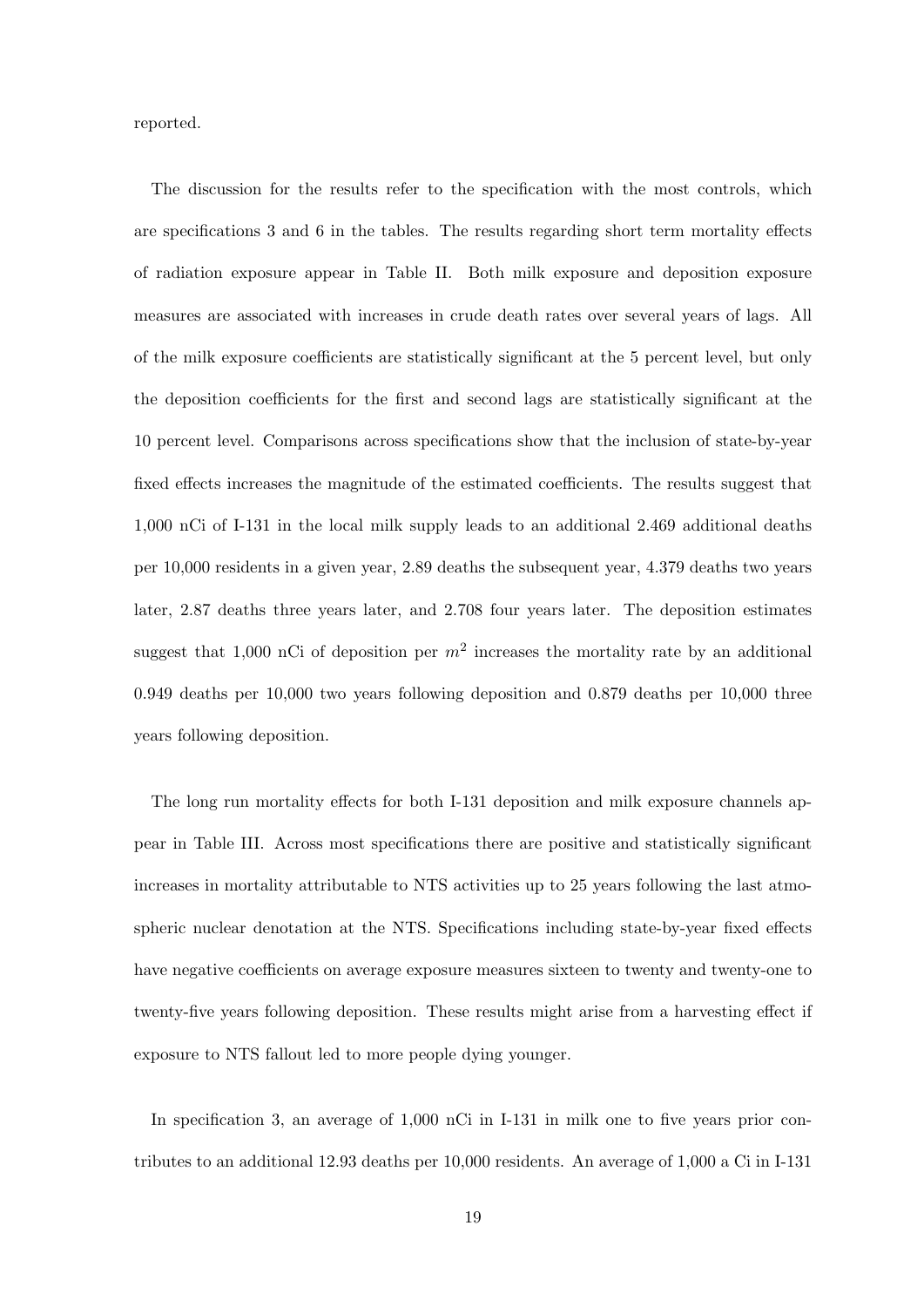in milk six to ten years prior causes 7.04 additional deaths per 10,000. For average milk exposure eleven to fifteen years prior, and the coefficient reduces to 0.143 deaths per 10,000. The negative coefficients that appear after the inclusion of state-by-year fixed effects suggest that an average of 1,000 nCi in I-131 in milk sixteen to twenty and twenty-one to twenty-five years prior led to 7.894 and 5.779 fewer deaths per 10,000 individuals. Specification 6 finds no statistically significant and positive relationship between fallout deposition and mortality. The same coefficients for the exposure lags sixteen to twenty-five years following deposition suggest that 1,000 nCi of deposition led to 5.502 and 2.909 fewer deaths per 10,000. These coefficients are statistically significant at the 1 percent level.

# IV.ii Quantifying the Magnitude of the Effects and the Policy Implications of the Partial Nuclear Test Ban Treaty

The effects upon crude mortality are large relative to estimates by Simon and Bouville (2015) and comparable (or even larger) to the number of deaths attributable the atomic bombings of Hiroshima and Nagasaki. I perform a series of back-of-the envelope calculations to quantify the total mortality effect of NTS atomic testing. I use the long run coefficients of average exposure one to five, six to ten, and eleven to fifteen years prior to calculate this increase and then multiple them by the national crude death rate for the given year to estimate the total increase in the crude death rate per 10,000 individuals. I add together the three coefficients of interest to measure the total increase in the crude death rate for each specific county year observation between  $1951$  and  $1973<sup>14</sup>$  I multiply the estimated mortality effect by annual county populations and sum the totals across counties across years to estimate the total number of deaths attributable to atmospheric testing.<sup>15</sup> Table IV presents these calculated cumulative mortality effects.

 $14$ The final atmospheric test in my data was in 1958.

<sup>&</sup>lt;sup>15</sup>Specification 6 is excluded from these calculations because it reports a null effect upon mortality.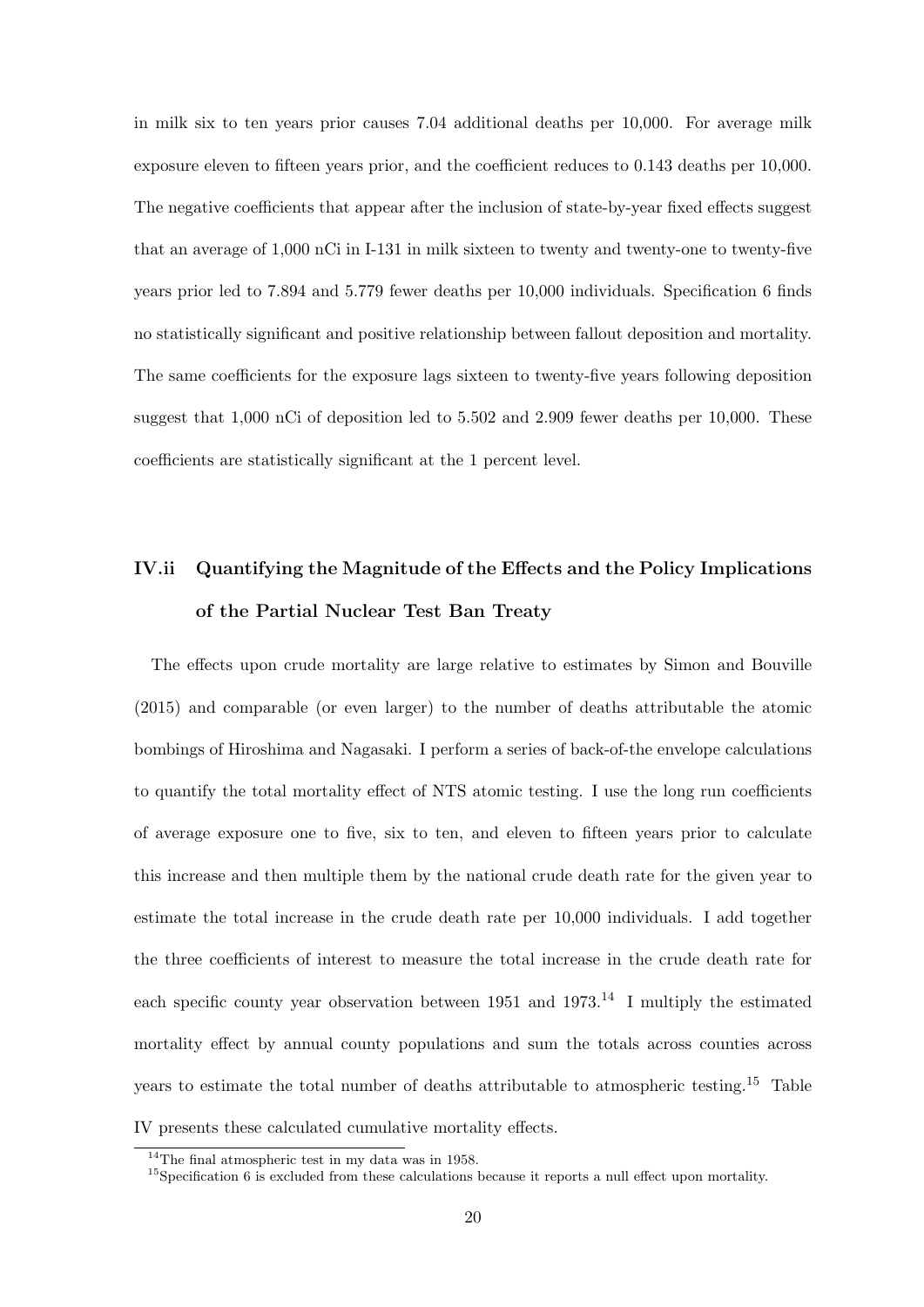Depending on the regression specified, I-131 in milk contributed between 395,000 and 695,000 excess deaths from 1951 to 1973. The average increase in mortality across counties is between 0.65 and 1.21 additional deaths per 10,000 people for this same period. The estimates from deposition suggest that fallout contributed between 338,000 and 692,000 excess deaths over the same period. These effects are approximately 7 to 14 times larger than estimates provided by the NCI. When these effects are mapped out many of these estimated deaths occurred in regions far from the NTS. Figure III reports the average annual effects of radiation exposure through milk on mortality for years 1951 to 1973. Figure IV reports the total increase in state deaths for the same period.

The model suggests much of the death effect appears in the Midwest and Eastern U.S. where larger populations would have been exposed. The per capita mortality effects tend to be greatest out west in the Plains and in states north and east of the NTS.<sup>16</sup>

#### IV.iii Robustness Checks

I perform a falsification test to test whether unobserved underlying factors were driving the crude death results. I select a sample of counties from 1937 to 1950 and reassigned the radiation exposure measures to the years of 1938, 1939, 1940, 1942, 1944, and 1945. The results are available in Table V.

I find no evidence that either the fallout deposition or fallout in milk from the 1950's had a systemic relationship with the log crude death rate between 1911 and 1950.<sup>17</sup>

<sup>&</sup>lt;sup>16</sup>Running the regressions and including the excluded counties surround the NTS does not substantially change the patterns described in these maps.

<sup>&</sup>lt;sup>17</sup>Additional robustness checks included taking the log of the exposure variable, adjusting the number of lags, including the excluded counties, and interacting the structural parameters used in calculating the milk measures with deposition. The mortality effect remains robust to specification choice. The inclusion of the excluded counties does not change the mortality effect for the dairy measures but introduces additional imprecision with the deposition estimates. This imprecision is resolved either through interacting the exposure variable with and indicator variable for these counties or by logging the treatment variable.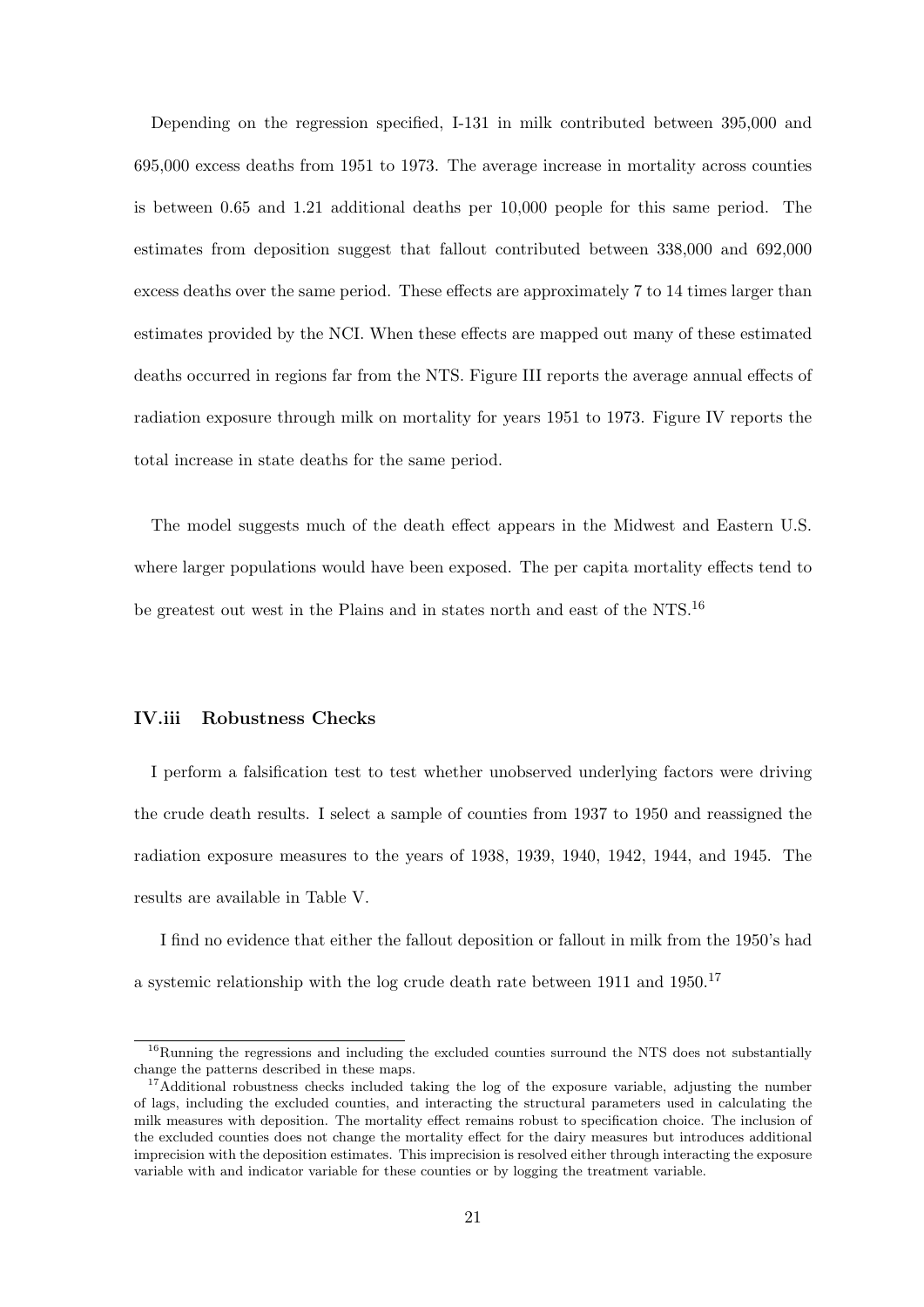#### V Policy Implications of Nuclear Testing

America's nuclear weapons program was (and still is) a costly national defense policy. From 1940 to 1996 the estimated cost of America's nuclear weapons program was approximately \$8.93 Trillion in 2016\$ (Schwartz, 2011). These monetary costs, however, do not fully capture the full social cost of America's nuclear weapons program. Since the 1990's the Federal Government has paid some compensation to victims of America's domestic nuclear weapons program. This compensation has focused on workers involved in the nuclear weapons program and those who lived downwind of the NTS during the 1950's. The U.S. Department of Justice pays out compensation to domestic victims of the nuclear weapons program through the Radiation Exposure Compensation Act. As of 2015 the U.S. Department of Justice has paid out over \$2 billion in compensation to victims (US Department of Justice, 2016).

Policy makers often assign accounting values to human lives when evaluating policy decisions. Viscusi (1993) and Viscusi and Aldy (2003) survey these valuations placed on human life. From 1988 to 2000, valuations of human life by U.S. Federal Government agencies ranged between \$1.4 million and \$8.8 million in 2016\$. These values and my estimates from the preferred specification place the value of lost life between \$473 billion and \$6,116 billion in 2016\$. Costa and Kahn (2004) use a hedonic wage regressions on industrial sector mortality risks to back out plausible market values for human life for each decade from 1940 to 1980. Using their values, I estimate the value of lost life from ground deposition between \$1.24 and \$2.56 trillion in 2016\$. The estimates from milk exposure places the value of lost life between \$1.17 and \$2.63 trillion. The social cost of excess deaths attributable to atmospheric testing at the NTS ranges from approximately 5.3 percent to 68.4 percent of the total cost of America's nuclear weapons program. These values, however likely understate the magnitude of the social costs of this polluting and environmentally destructive activities. Exposure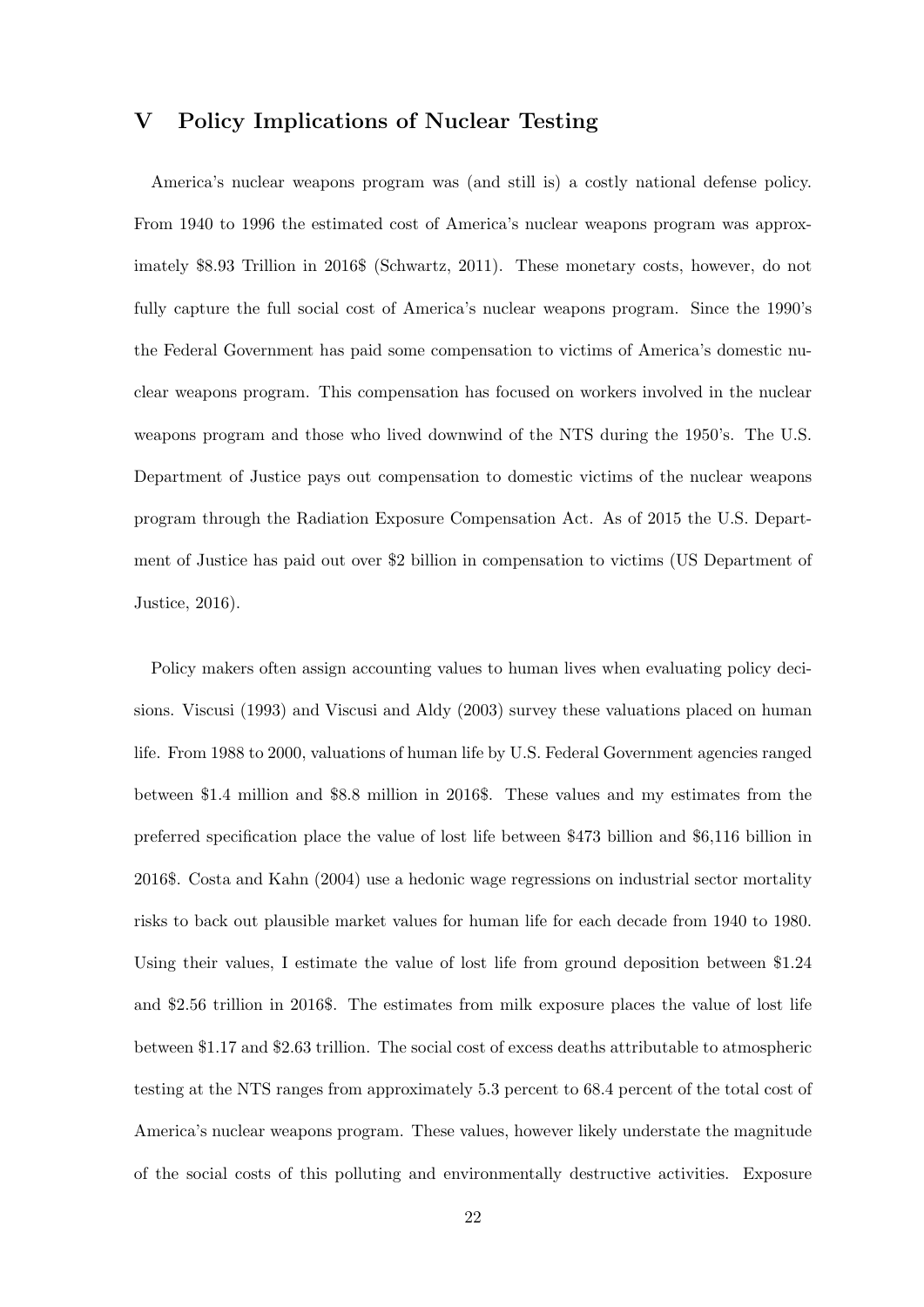to radioactive fallout likely made millions of people less healthy, negatively affected human capital, and increased the cost of providing health services to these populations. These costs are not fully captured by measuring the effect of nuclear testing upon mortality rates.

The cessation of atmospheric nuclear testing drastically reduced the release of harmful radioactive material into the air and likely saved many American lives. Two policies restricted atmospheric testing at the NTS. The first was a testing moratorium from 1958 to 1961, which moved almost all nuclear tests underground. The signing of the Partial Nuclear Test Ban Treaty ultimately ended all atmospheric nuclear tests by the U.S. in 1963. The cumulative kilo-tonnage of the atmospheric tests analyzed in this paper's data is 992.4kt. During the moratorium period the cumulative tonnage of underground testing at the NTS from 1958 to 1963 was 621.9kt. From 1963 to 1992, the total tonnage of nuclear explosions at the NTS was 34,327.9kt, approximately thirty-four times larger than the NTS atmospheric tests (US Department of Energy, 2000).<sup>18</sup>

Assuming that the domestic mortality effect of atmospheric testing is proportional to the tonnage of the weapons tests, one might estimate approximately how many American lives were saved by the moratorium period and the Partial Nuclear Test Ban Treaty. Multiplying the smallest and largest cumulative mortality effects by the ratio of the moratorium tonnage to atmospheric tonnage suggests that the moratorium possibly saved between 212,000 and 435,000 lives. Employing the same back of the envelope calculation, the Partial Nuclear Test Ban Treaty might have saved between 11.7 and 24.0 million American lives. These calculations have some caveats. First, it is likely that the transition to underground testing increased the size of the weapons tested. This likely would overestimate the potential effect of shifting underground testing above ground. Second, even without the moratorium and

<sup>18</sup>For the NTS, almost all tests were underground from 1958 to 1963. Some underground tests did not report bomb yields but instead ranges of yields. In these cases bomb yield was taken as the average value. In cases where the bomb yield was greater than a certain value, the lowest value was assigned.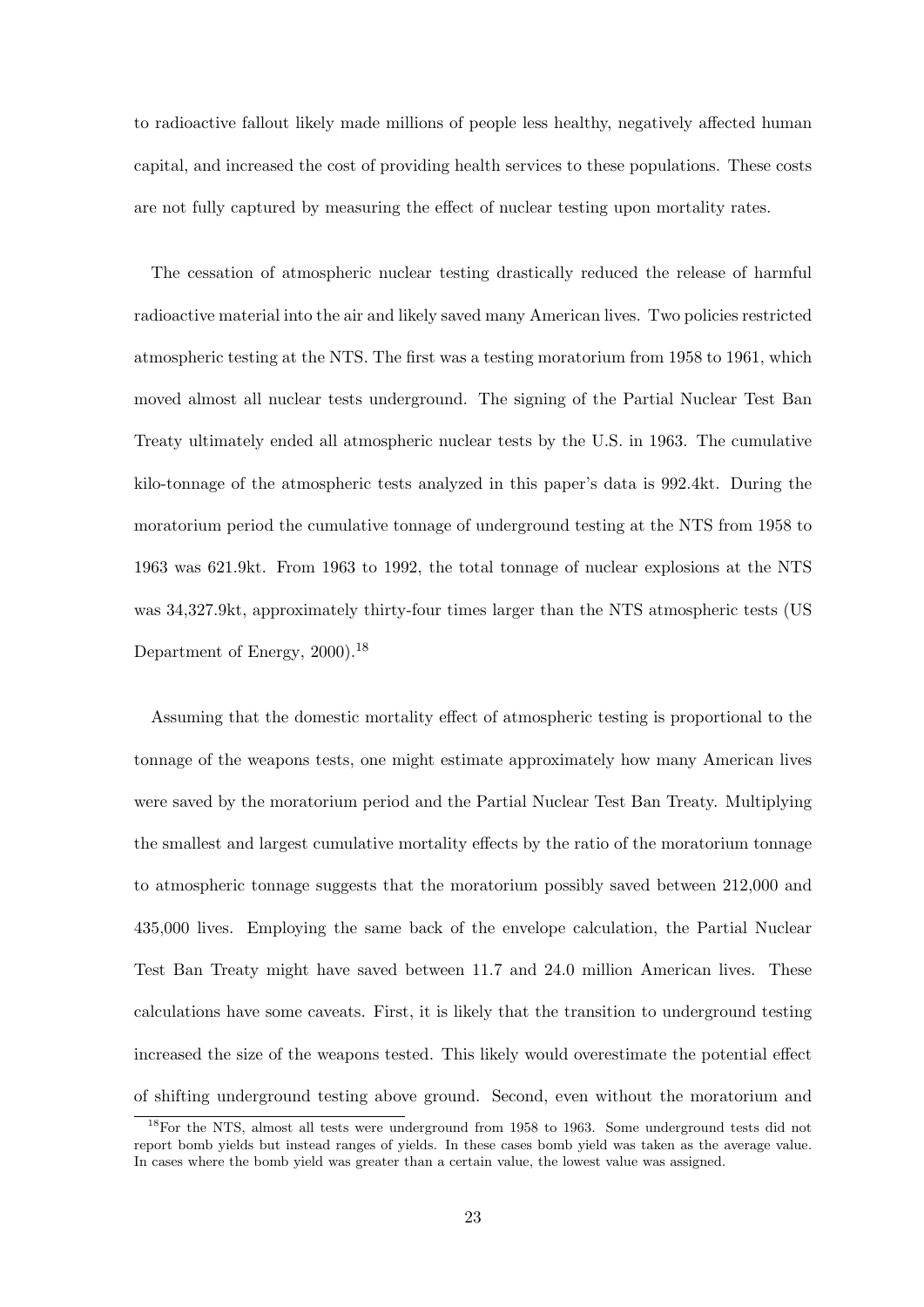treaty, there was mounting scientific and medical evidence that NTS activity were harmful to public health. It is likely that atmospheric testing at the NTS would have become politically untenable as more of the negative health effects associated with atmospheric testing became realized. Finally, continuation of atmospheric testing likely would have increased repeated public exposure to radioactive fallout. This increase in average frequency of exposure might alter the point estimates identified in the panel regressions. Therefore, using the realized estimates might underestimate the potential effect of continued atmospheric testing upon mortality patterns.

The location of the NTS in Nye County, Nevada might have contributed towards the level of human exposure to radioactive pollution. In 1950 military and political leaders narrowed down list of potential atomic bombing ranges to a few locations (Schwartz, 2011). Other locations given serious consideration include the Trinity Test Site located in White Sands, New Mexico and Cape Hatteras, North Carolina. I use AP2 model from Muller et al. (2011) to construct a counter-factual scenario of potential pollution exposure from these alternative nuclear testing ranges. Nicholas Muller provides a county to county matrix which measures the effect of pollution emissions from one source county on PM2.5 concentrations in all other counties. If radioactive dust created by atmospheric atomic tests follows similar dispersal patterns as other pollutants, then AP2 can provide a counter-factual scenario and rank counties by how polluting they could have been.

For all counties other than the source county, I weight the PM2.5 coefficients by county population in 1950. I then sum the cumulative effect of a single unit of emissions for each of the 3,100 source counties. This procedure allows me to rank the relative downwind effect of locating the NTS in an alternative county. Counties are ranked from least polluting to most polluting.<sup>19</sup> If policy makers sought to minimize human exposure to fallout, then

<sup>19</sup>I rank the relative dirtiness of the three mentioned locations and the top and bottom five alternative locations provided by the model in the Appendix.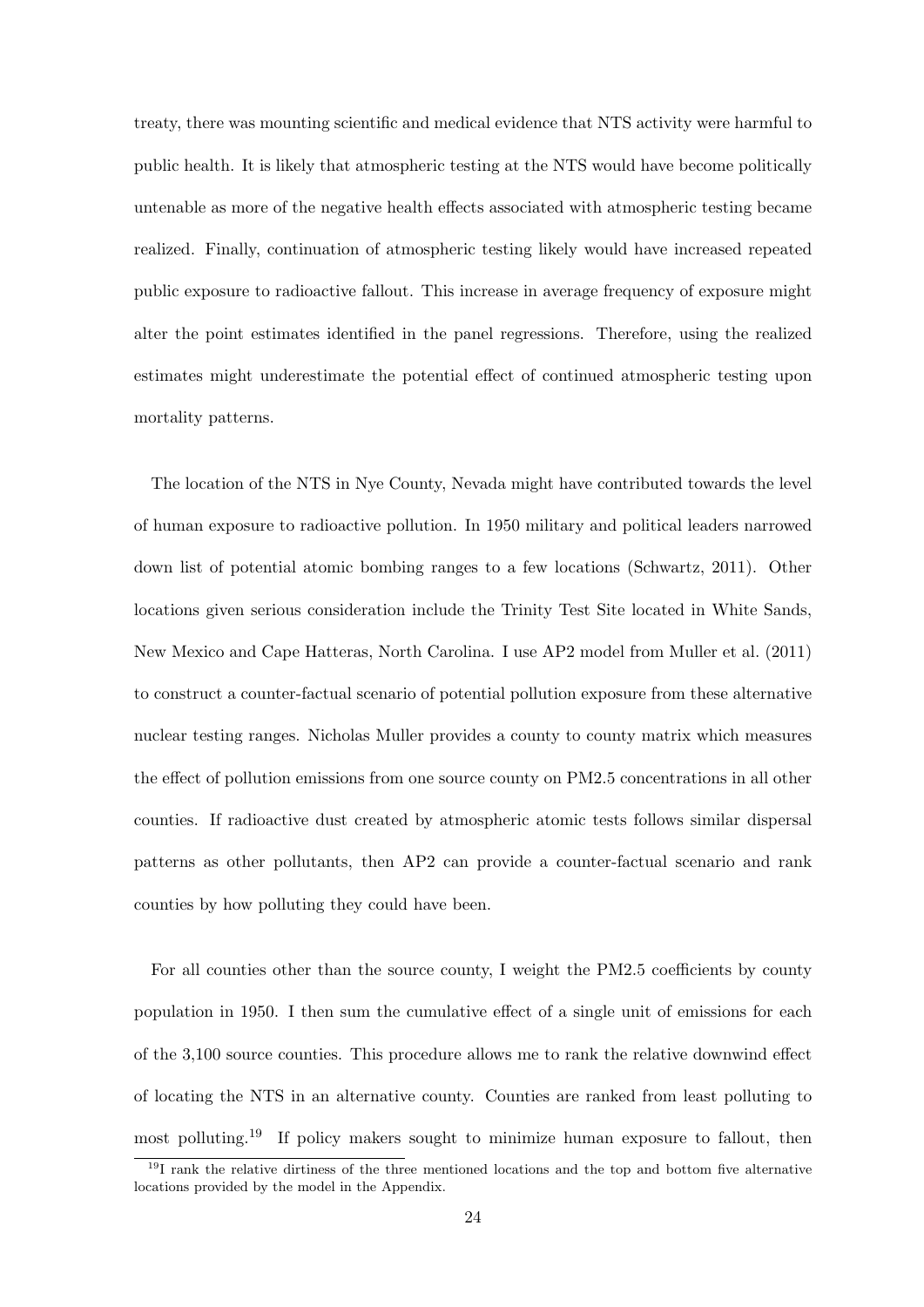the location of the NTS is quite fortunate. According to AP2, the NTS ranks 39th out of 3,100 counties. The White Sands and Cape Hatteras locations rank as the 953th and 495th least potentially polluting locations. Relatively speaking, White Sands would have been 3.45 times more polluting than the NTS and Cape Hatteras would have been 2.25 times more polluting.<sup>20</sup> These results reveal that atmospheric testing in the continental U.S. could have plausibly been much worse for American populations and public health.

#### VI Conclusion

This paper explores the temporal and geographic extent of harm caused by atmospheric atomic tests conducted in Nevada between 1951 and 1958. Using a new national dataset of radiation deposition and quantities of I-131 in the dairy supply, this paper finds that radiation exposure increased crude deaths in areas hundreds to thousands of miles from the test site. There are a few notable findings revealed through the application of modern panel data methods to public health data. First, this paper finds that the health consequences of atmospheric nuclear testing are vastly larger than previously thought. At a minimum, I find that nuclear testing at the NTS contributed to approximately as many deaths as the atomic bombings of Hiroshima and Nagasaki. The magnitude of these results are seven to fourteen times greater than estimates calculated by the National Cancer Institute.

Second, the geographic scope of the mortality consequences of NTS activities is broader than previously thought. The largest health effects appear in areas far beyond the scope of previous scientific and medical studies. The scientific and medical literature has studied the effects of atmospheric testing on populations residing in Downwind counties in Arizona, Nevada, and Utah. Counter-intuitively, the areas where fallout had the largest impact on

<sup>&</sup>lt;sup>20</sup>Intuitively the most polluting locations in the model would be the region surrounding New York City. These predictions are confirmed by the AP2 model. Interestingly, the Pacific Northwest, the Florida Keys, and Upstate Maine are locations that AP2 suggests would have been cleaner locations for testing than Nye, County.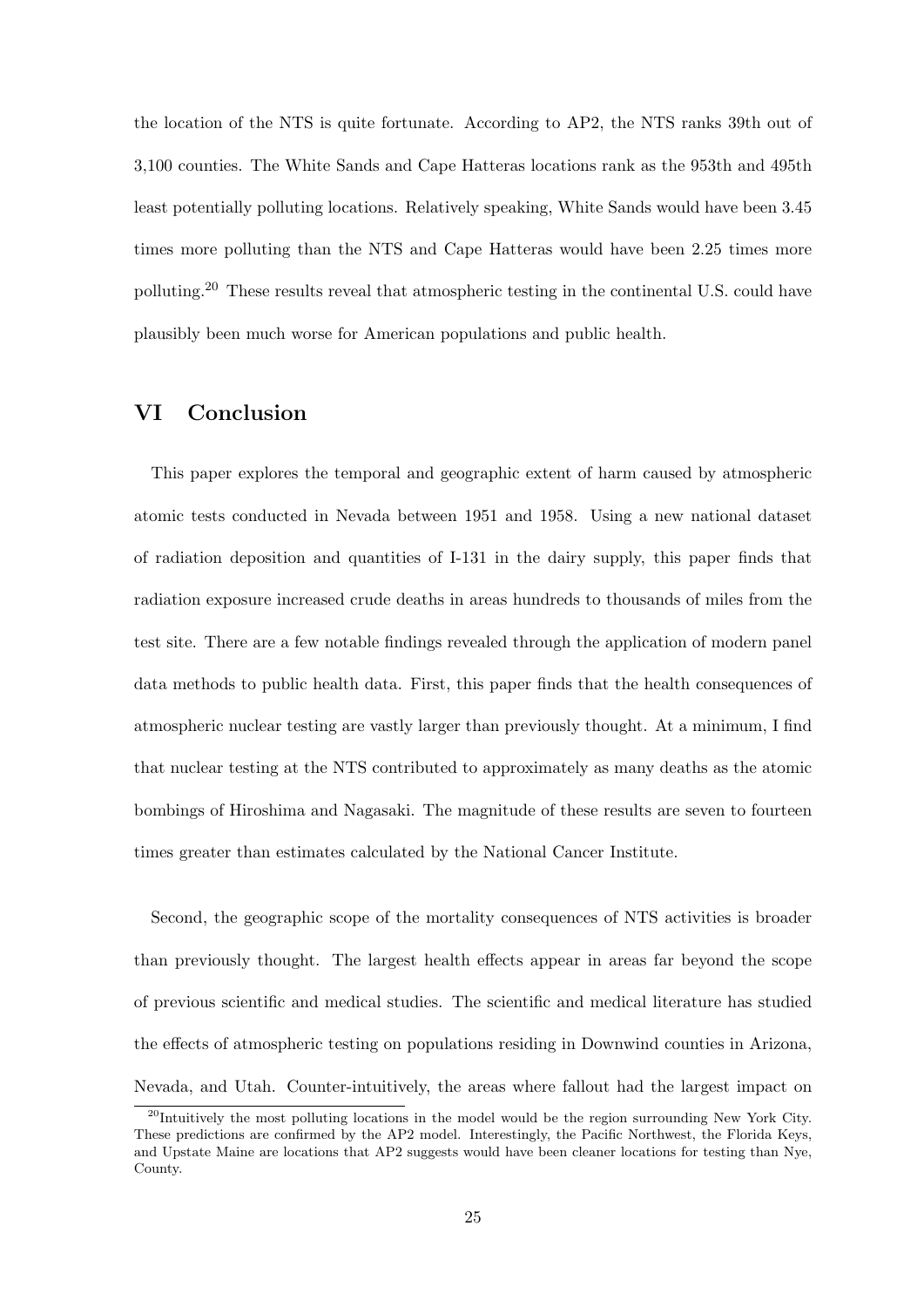the crude death rate was not in the region surrounding the test site, but rather in areas with moderate levels of radioactive fallout deposition in the interior of the country. Due to pasturing practices, large quantities of fallout wound up in local dairy supplies in these regions but not in the Downwind regions. It is quite plausible that extrapolating out the health effects from small samples of persons who lived around the NTS substantially underestimates the health costs associated with atmospheric testing.

Third, the empirical results of this paper suggest that nuclear testing contributed to hundreds of thousands of premature deaths in the United States between 1951 and 1972. The social costs of these deaths range between \$473 billion to over \$6.1 trillion dollars in 2016\$. These losses dwarf the \$2 billion in payments the Federal Government has made to domestic victims of nuclear testing through the Radiation Exposure Compensation Act and are substantial relative to the financial cost of the United States' nuclear weapons program. Furthermore, it is likely that the value of the both testing moratorium enacted in 1958 and the Partial Nuclear Test Ban Treaty is understated. These political compromises likely saved hundreds of thousands of lives at a minimum.

Finally, the evidence presented in this paper suggests that the health cost of domestic nuclear testing is larger and broader than previously thought. The mortality estimates may understate the magnitude of the true number of deaths attributable to nuclear testing and the magnitude of the health costs of this polluting defense policy. It is plausible that these estimates are lower bounds of the true health effects. Migration and measurement error in treatment introduces attenuation bias, and the health effects of radiation exposure may only appear later in life for many individuals. Millions of persons growing up during the testing period are now retiring from the labor force and are drawing upon Medicare and other government provided services. Therefore, nuclear testing may have made an entire generation of people less healthy and thus increased the cost of providing health care well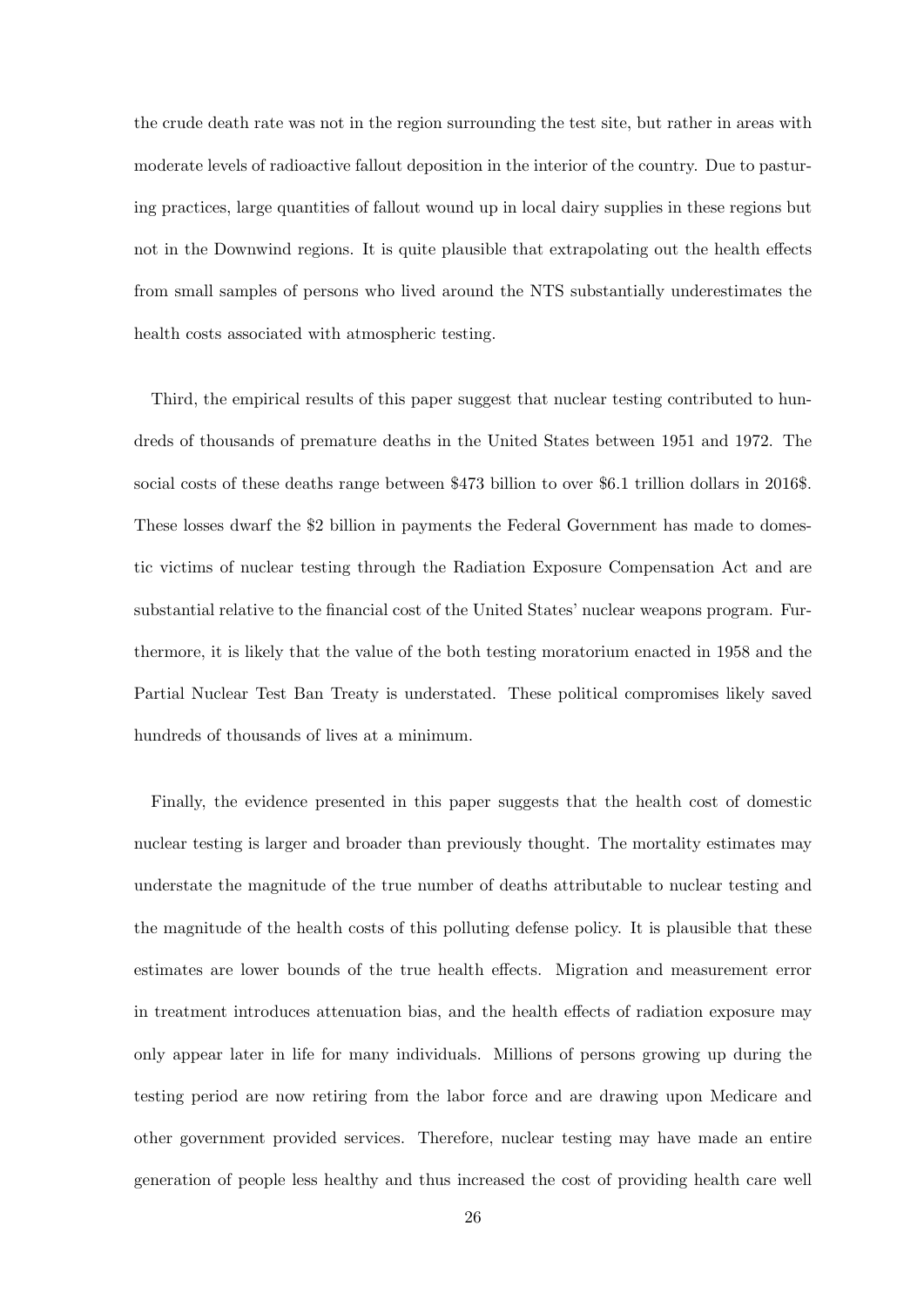into the present. This paper reveals that there are more casualties of the Cold War than previously thought, but the extent to which society still bears the costs of the Cold War remains an open question.

#### References

- Almond, D., Chen, Y., Greenstone, M., and Li, H. (2009a). Winter Heating or Clean Air? Unintended Impacts of China's Huai River Policy. *American Economic Review*, 99(2):184– 90.
- Almond, D. and Currie, J. (2011). Killing me softly: The fetal origins hypothesis. *The Journal of Economic Perspectives*, 25(3):153–172.
- Almond, D., Edlund, L., and Palme, M. a. (2009b). Chernobyl's subclinical legacy: prenatal exposure to radioactive fallout and school outcomes in sweden. *Quarterly Journal of Economics*, 124(4):1729–1772.
- Bailey, M., Clay, K., Fishback, P., Haines, M., Kantor, S., Severnini, E., and Wentz, A. (2016). U.S. County-Level Natality and Mortality Data. Dataset ICPSR36603-v1, Interuniversity Consortium for Political and Social Research, Ann Arbor, MI.
- Ball, H. (1986). *Justice downwind: America's atomic testing program in the 1950s*. Oxford Press, New York, NY.
- Barreca, A., Clay, K., and Tarr, J. (2014). Coal, Smoke, and Death: Bituminous Coal and American Home Heating. Working Paper 19881, National Bureau of Economic Research. DOI: 10.3386/w19881.
- Beierwaltes, W. H., Crane, H. R., Wegst, A., Spafford, N. R., and Carr, E. A. (1960). Radioactive iodine concentration in the fetal human thyroid gland from fall-out. *JAMA*, 173(17):1895–1902.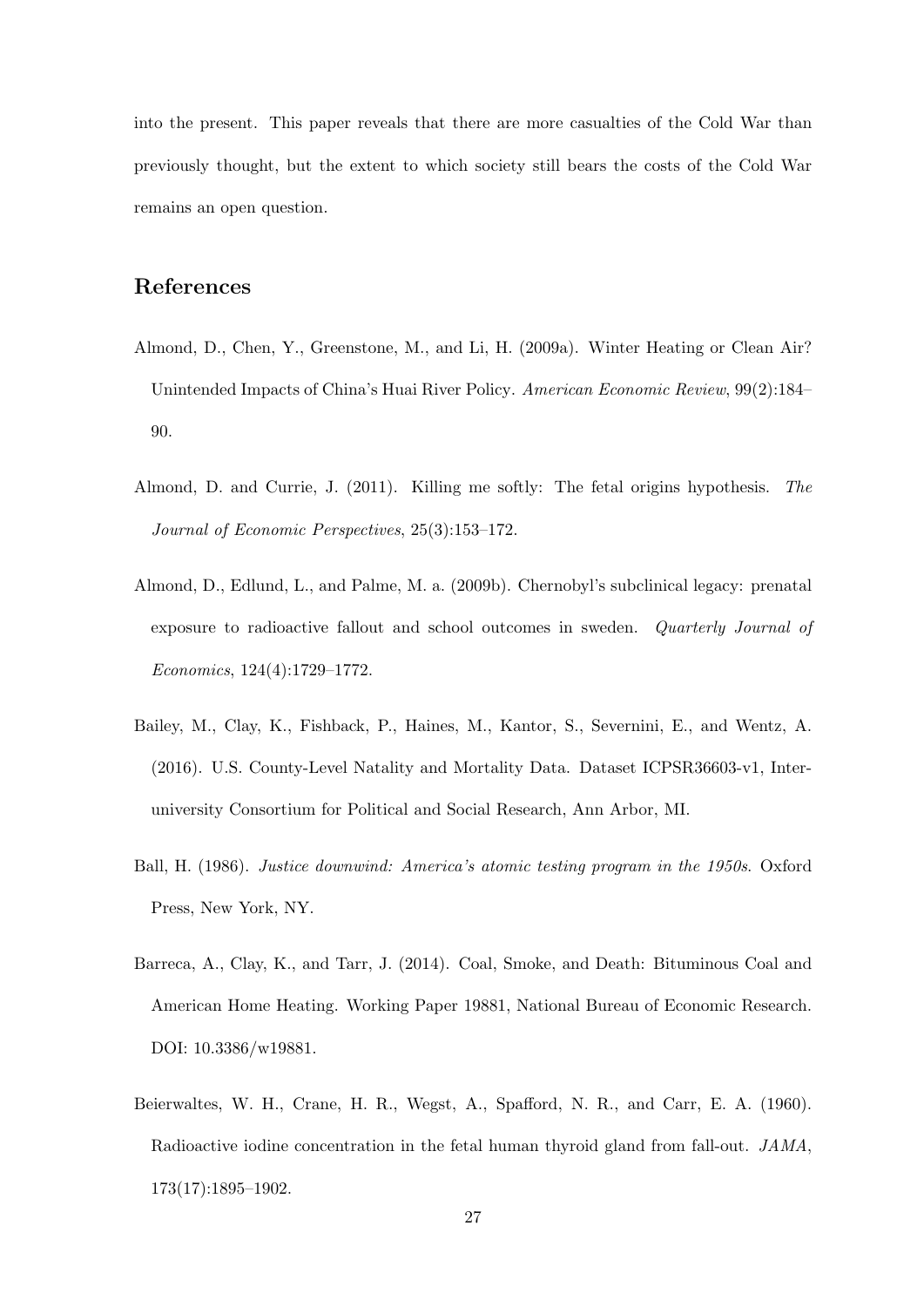- Black, S. E., Bütikofer, A., Devereux, P. J., and Salvanes, K. G. (2013). This is only a test? long-run impacts of prenatal exposure to radioactive fallout. Working Paper w18987, National Bureau of Economic Research.
- Center for Disease Control (2006). Report on the Health Consequences to the American Population from Nuclear Weapons Tests Conducted by the United States and Other Nations. Technical report.
- Clay, K., Lewis, J., and Severnini, E. (2016). Canary in a Coal Mine: Infant Mortality, Property Values, and Tradeoffs Associated with Mid-20th Century Air Pollution. Working Paper 22155, National Bureau of Economic Research.
- Clay, K., Troesken, W., and Haines, M. (2014). Lead and mortality. *Review of Economics and Statistics*, 96(3):458–470.
- Costa, D. L. and Kahn, M. E. (2004). Changes in the Value of Life, 1940–1980. *Journal of risk and Uncertainty*, 29(2):159–180.
- Currie, J. (2013). Pollution and Infant Health. *Child development perspectives*, 7(4):237–242.
- Currie, J., Davis, L., Greenstone, M., and Walker, R. (2015). Environmental health risks and housing values: evidence from 1,600 toxic plant openings and closings. *The American economic review*, 105(2):678–709.
- Danzer, A. M. and Danzer, N. (2016). The long-run consequences of Chernobyl: Evidence on subjective well-being, mental health and welfare. *Journal of Public Economics*, 135:47–60.

Flemming, A. S. (1959). Public exposure to radiation. *Public health reports*, 74(5):441.

- Flemming, A. S. (1960). Strontium 90 content of wheat. *Public health reports*, 75(7):674.
- Fradkin, P. L. (2004). *Fallout: An American Nuclear Tragedy*. Big Earth Publishing.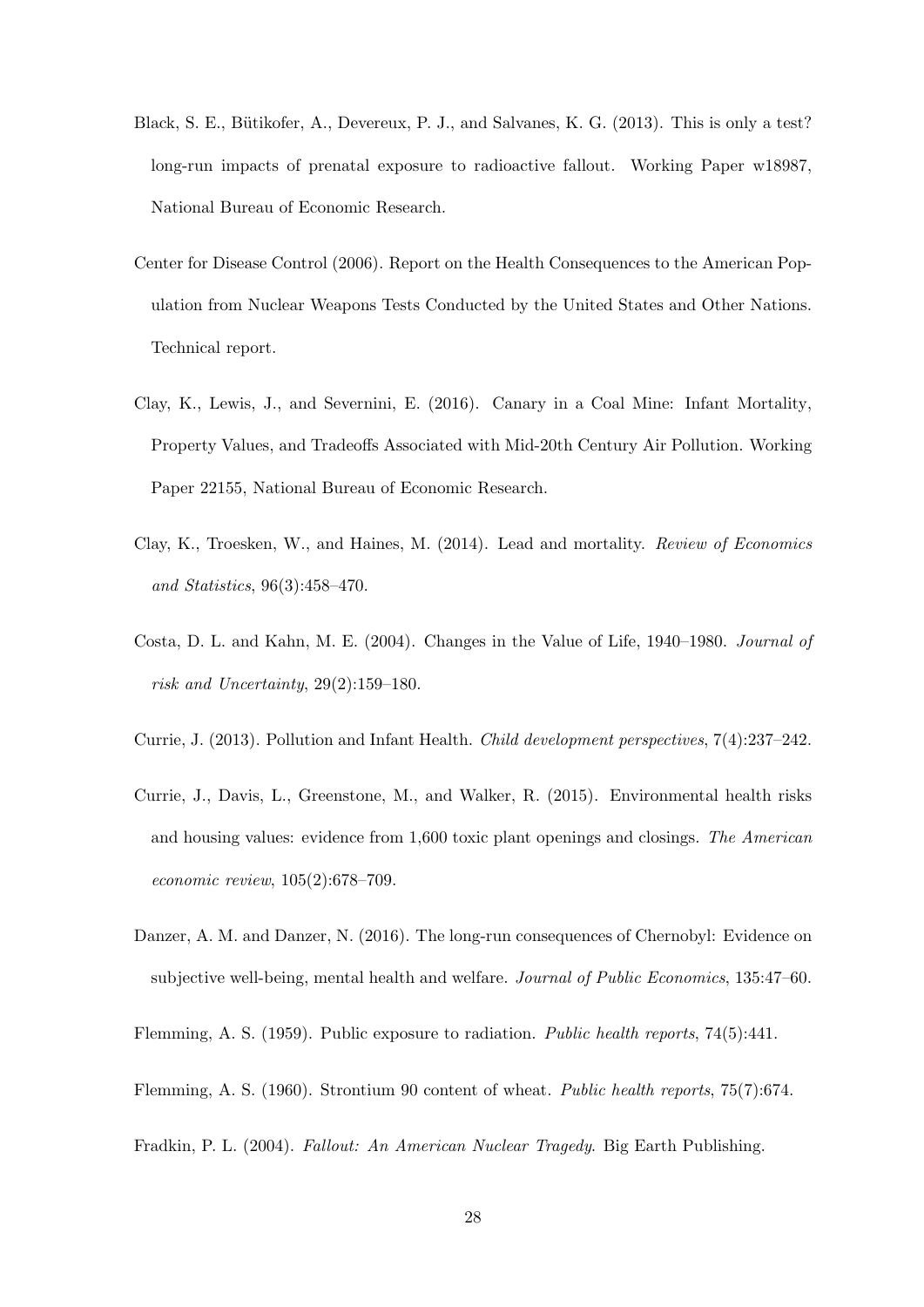- Garner, R. J. (1963). Environmental contamination and grazing animals. *Health physics*, 9(6):597–605.
- Gilbert, E. S., Huang, L., Bouville, A., Berg, C. D., and Ron, E. (2010). Thyroid cancer rates and 131i doses from Nevada atmospheric nuclear bomb tests: an update. *Radiation research*, 173(5):659–664.
- Hanlon, W. W. (2015). Pollution and Mortality in the 19th Century. Working Paper 21647, National Bureau of Economic Research.
- Hanlon, W. W. (2016). Coal Smoke and the Costs of the Industrial Revolution. Technical Report Working Paper, Mimeo.
- Isen, A., Rossin-Slater, M., and Walker, W. R. (2014). Every Breath You Take-Every Dollar You'll Make: The Long-Term Consequences of the Clean Air Act of 1970. Working Paper 19858, National Bureau of Economic Research.
- Kerber, R. A., Till, J. E., Simon, S. L., Lyon, J. L., Thomas, D. C., Preston-Martin, S., Rallison, M. L., Lloyd, R. D., and Stevens, W. (1993). A cohort study of thyroid disease in relation to fallout from nuclear weapons testing. *Jama*, 270(17):2076–2082.
- Kulp, J. L., Slakter, R., and others (1958). Current strontium-90 level in diet in United states. *American Association for the Advancement of Science. Science*, 128:85–86.
- LeBaron, W. D. (1998). *America's nuclear legacy*. Nova Publishers.
- Lee, S. (1999). Changes in the pattern of growth in stature related to prenatal exposure to ionizing radiation. *International journal of radiation biology*, 75(11):1449–1458.
- Lehmann, H. and Wadsworth, J. (2011). The impact of Chernobyl on health and labour market performance. *Journal of health economics*, 30(5):843–857.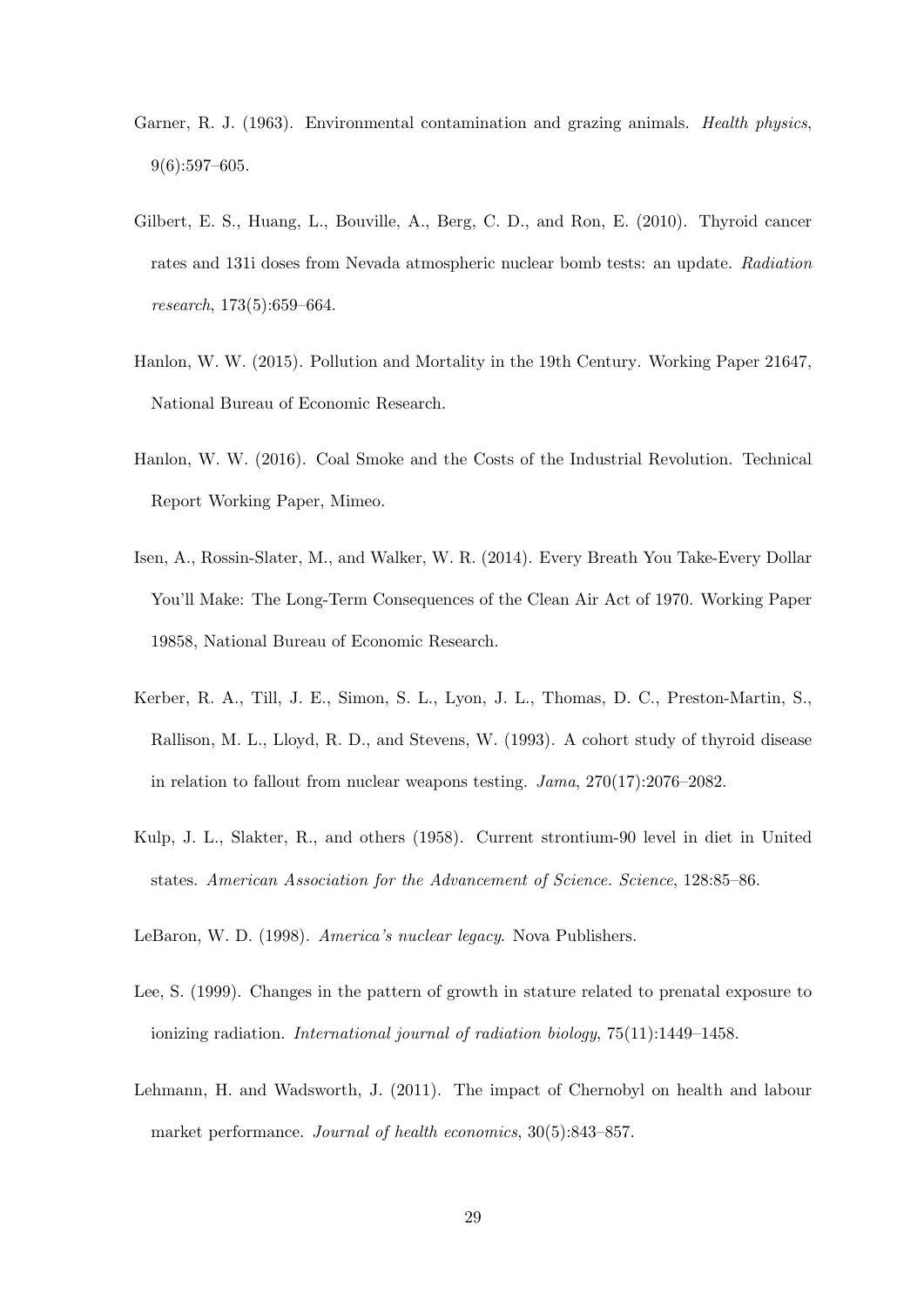- Meyers, K. (2017). In the Shadow of the Mushroom Cloud: Nuclear Testing, Radioactive Fallout and Damage to U.S. Agriculture. *Working Paper*.
- Muller, N. Z., Mendelsohn, R., and Nordhaus, W. (2011). Environmental Accounting for Pollution in the United States Economy. *American Economic Review*, 101(5):1649–1675.
- National Cancer Institute (1997). Estimated Exposures and Thyroid Doses Received by the American People from Iodine-131 in Fallout Following Nevada Atmospheric Nuclear Bomb Tests. Technical Report Technical Report.
- Olson, T. A. (1962). Strontium-90 in the 1959 United States Wheat Crop. *Science*, 135(3508):1064–1064.
- Otake, M. (1996). Threshold for radiation-related severe mental retardation in prenatally exposed A-bomb survivors: a re-analysis. *International journal of radiation biology*, 70(6):755–763.
- Otake, M., Fujikoshi, Y., Schull, W. J., and Izumi, S. (1993). A longitudinal study of growth and development of stature among prenatally exposed atomic bomb survivors. *Radiation research*, 134(1):94–101.
- Schull, W. J. (1997). Brain damage among individuals exposed prenatally to ionizing radiation: a 1993 review. *Stem Cells*, 15(S1):129–133.
- Schwartz, S. I. (2011). *Atomic audit: the costs and consequences of US nuclear weapons since 1940*. Brookings Institution Press.
- Shibata, Y., Yamashita, S., Masyakin, V. B., Panasyuk, G. D., and Nagataki, S. (2001). 15 years after Chernobyl: new evidence of thyroid cancer. *The Lancet*, 358(9297):1965–1966.
- Simon, S. L. and Bouville, A. (2015). Health effects of nuclear weapons testing. *The Lancet*, 386(9992):407–409.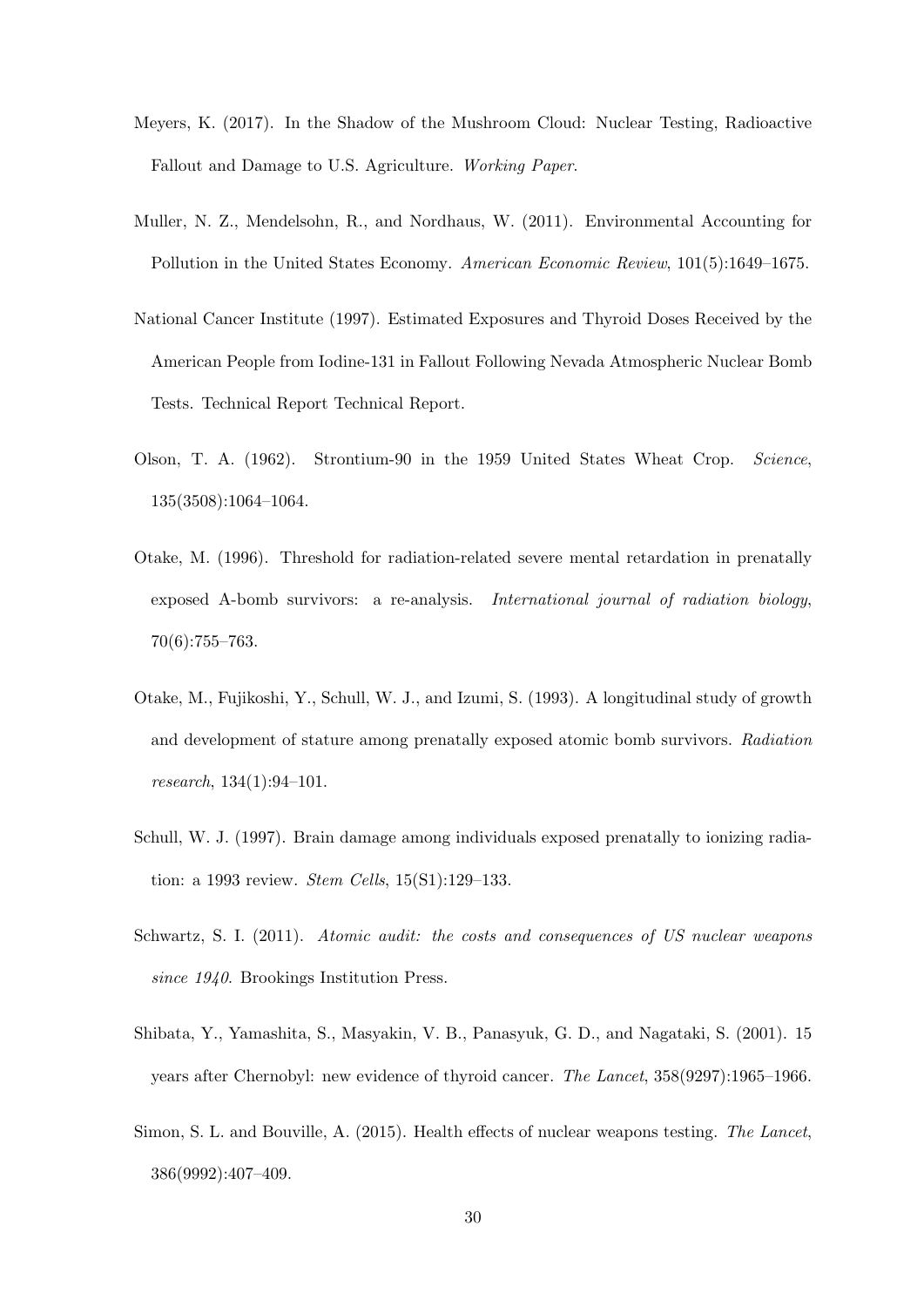- Stevens, W., Thomas, D. C., Lyon, J. L., Till, J. E., Kerber, R. A., Simon, S. L., Lloyd, R. D., Elghany, N. A., and Preston-Martin, S. (1990). Leukemia in Utah and radioactive fallout from the Nevada test site: A case-control study. *Jama*, 264(5):585–591.
- Troesken, W. (2008). Lead water pipes and infant mortality at the turn of the twentieth century. *Journal of Human Resources*, 43(3):553–575.
- US Department of Energy (2000). United States Nuclear Tests July 1945 through September 1992. Technical Report Report DOE/NV-209-REV 15, US DOE. Nevada Operations Office, Las Vegas.
- US Department of Justice (2016). Radiation Exposure Compensation Act.
- Van Middlesworth, L. (1956). Radioactivity in thyroid glands following nuclear weapons tests. *Science*, 123(3205):982–983.
- Viscusi, W. K. (1993). The value of risks to life and health. *Journal of economic literature*, 31(4):1912–1946.
- Viscusi, W. K. and Aldy, J. E. (2003). The value of a statistical life: a critical review of market estimates throughout the world. *Journal of risk and uncertainty*, 27(1):5–76.
- Williams, D. (2002). Cancer after nuclear fallout: lessons from the Chernobyl accident. *Nature Reviews Cancer*, 2(7):543–549.
- Wolff, A. H. (1957). Radioactivity in animal thyroid glands. *Public health reports*, 72(12):1121.
- Wolff, A. H. (1959). Milk contamination in the Windscale incident. *Public health reports*, 74(1):42.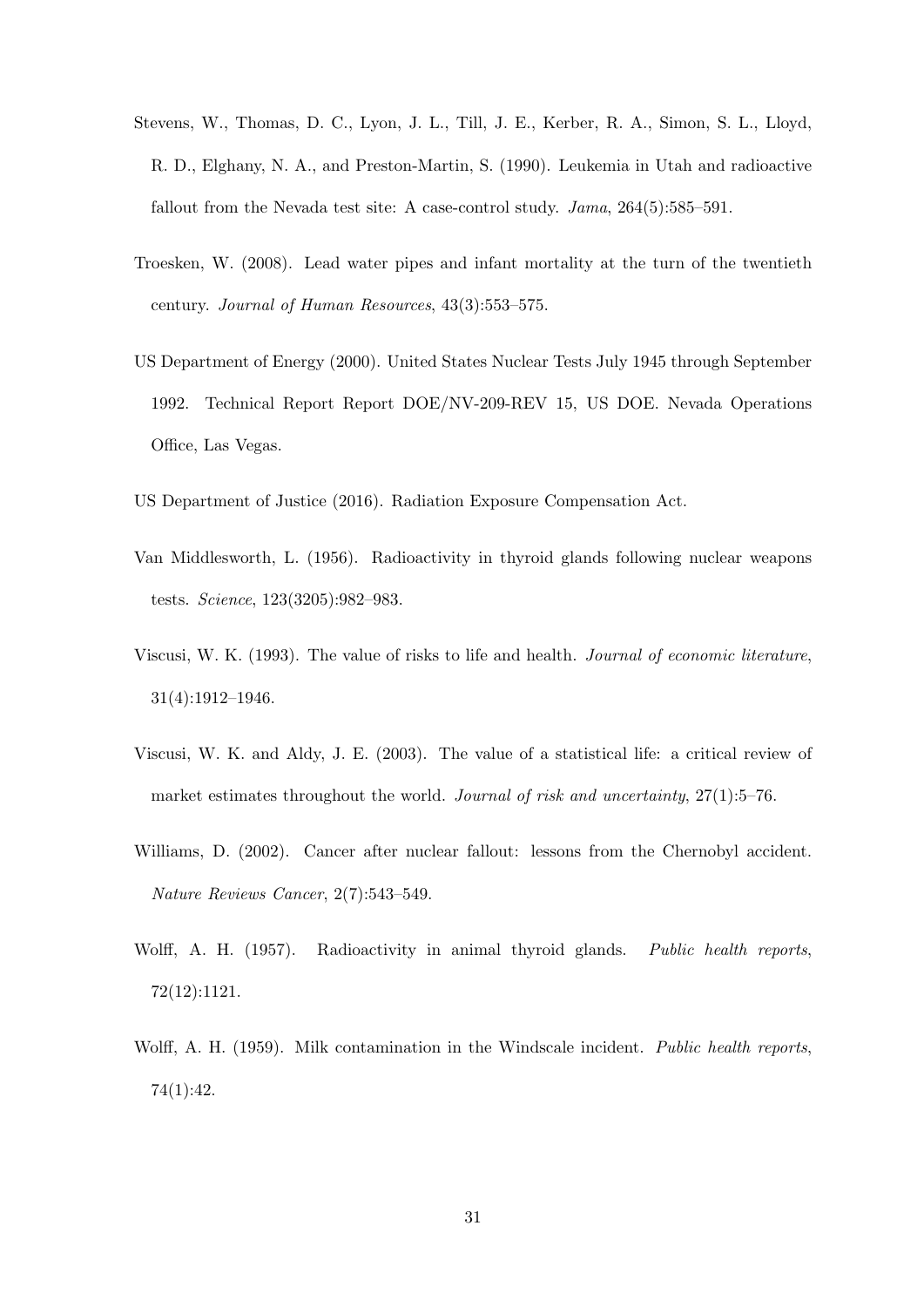Table I: Summary Statistics

|                                                   | mean     | sd       | <b>count</b> | min      | max      |
|---------------------------------------------------|----------|----------|--------------|----------|----------|
| Crude Death Rate (CDR) per 10,000                 | 100.9774 | 25.07475 | 124.260      | 8.596973 | 564.8707 |
| I-131 Deposition, $1,000$ 's nCi                  | .0473485 | .2286606 | 124.260      | $\theta$ | 7.837    |
| Avg Deposition 1 to 5 years prior, $1,000$ 's nCi | .0517889 | .1408517 | 124.260      | $\theta$ | 6.6078   |
| I-131 in Milk, $1,000$ 's nCi                     | .0301848 | .1358054 | 124.260      | $\theta$ | 4.6      |
| Avg Milk 1 to 5 years prior, 1,000's nCi          | .0318766 | .0786718 | 124.260      | $\theta$ | 1.857    |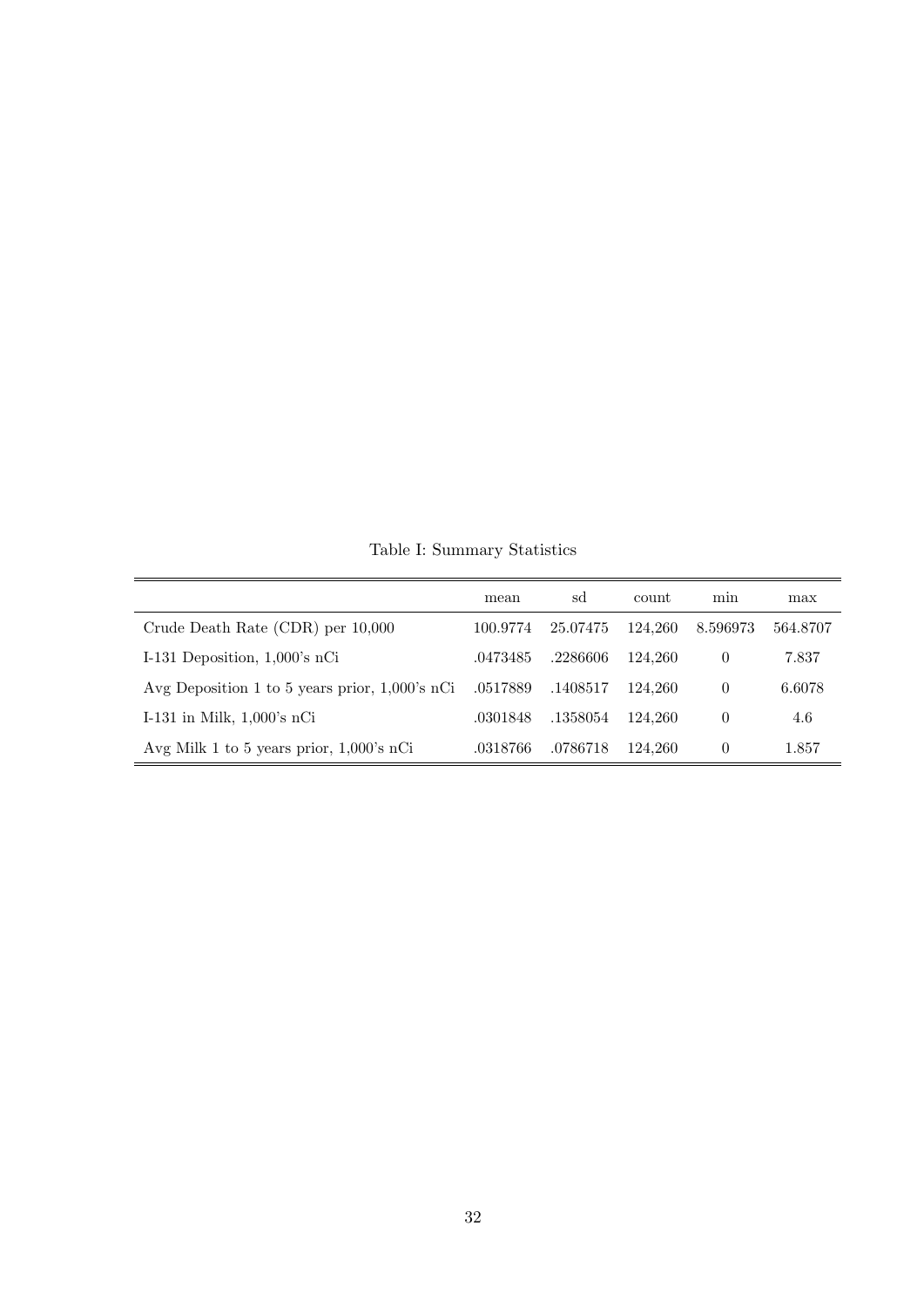|                          | (1)                        | (2)     | (3)            | (1)                              | (2)      | (3)            |  |
|--------------------------|----------------------------|---------|----------------|----------------------------------|----------|----------------|--|
|                          | Milk Exposure, 1,000's nCi |         |                | Deposition Exposure, 1,000's nCi |          |                |  |
| Exposure, t              | $-0.113$                   | 0.997   | 2.469          | 0.181                            | $-0.352$ | 0.635          |  |
|                          | (0.551)                    | (0.505) | (0.981)        | (0.333)                          | (0.296)  | (0.457)        |  |
| Exposure, t-1            | 1.475                      | 2.115   | 4.286          | $1.029\,$                        | 0.415    | 0.949          |  |
|                          | (0.524)                    | (0.461) | (0.764)        | (0.297)                          | (0.275)  | (0.566)        |  |
| Exposure, t-2            | $2.006\,$                  | 2.509   | 4.379          | 1.238                            | 0.689    | 0.879          |  |
|                          | (0.570)                    | (0.493) | (0.937)        | (0.277)                          | (0.246)  | (0.406)        |  |
| Exposure, t-3            | 1.554                      | 1.378   | 2.287          | 0.884                            | 0.320    | 0.556          |  |
|                          | (0.514)                    | (0.461) | (0.852)        | (0.282)                          | (0.279)  | (0.462)        |  |
| Exposure, t-4            | 2.866                      | 2.664   | 2.708          | 1.370                            | 0.806    | 0.531          |  |
|                          | (0.539)                    | (0.497) | (0.833)        | (0.321)                          | (0.283)  | (0.366)        |  |
| Year FE                  | Yes                        | Yes     | Yes            | Yes                              | Yes      | Yes            |  |
| County FE                | Yes                        | Yes     | Yes            | Yes                              | Yes      | Yes            |  |
| <b>State Time Trends</b> | No                         | Yes     | N <sub>o</sub> | No                               | Yes      | N <sub>o</sub> |  |
| State Year FE            | $\rm No$                   | No      | Yes            | $\rm No$                         | $\rm No$ | Yes            |  |
| $\mathbf N$              | 124,260                    | 124,260 | 124,260        | 124,260                          | 124,260  | 124,260        |  |
| Adj $r^2$                | 0.647                      | 0.686   | 0.693          | 0.647                            | 0.686    | 0.693          |  |

Table II: Short Run Mortality Effects, Crude Death Rate, 1940-1988

All Standard Errors are Clustered by County. Exposure denotes the yearly cumulative I-131 measures at the county level.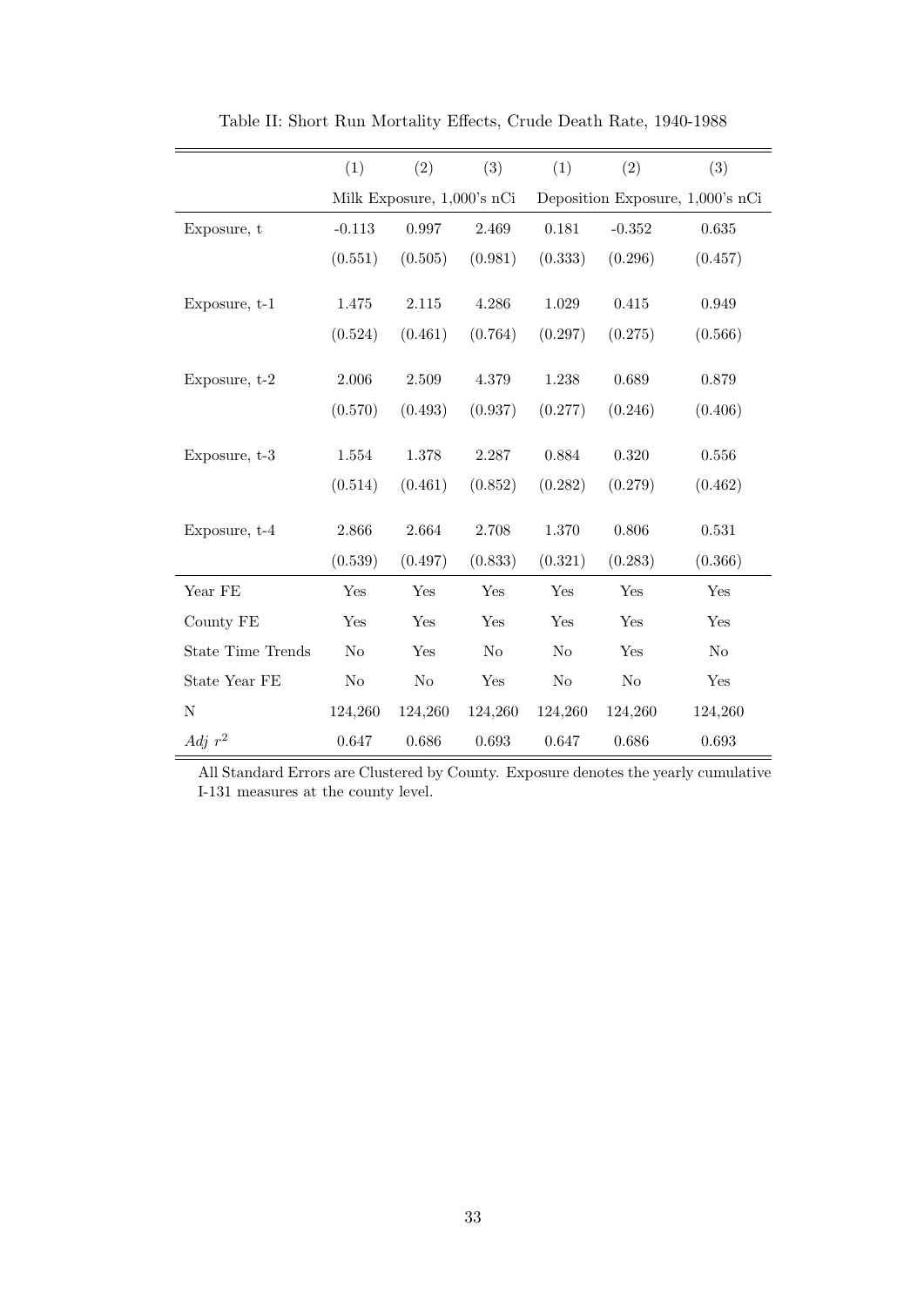|                            | (1)     | (2)                        | (3)      | (4)      | (5)     | (6)                              |
|----------------------------|---------|----------------------------|----------|----------|---------|----------------------------------|
|                            |         | Milk Exposure, 1,000's nCi |          |          |         | Deposition Exposure, 1,000's nCi |
| Exposure, $t-1$ to $t-5$   | 13.59   | 11.29                      | 12.93    | 7.734    | 3.881   | 1.878                            |
|                            | (1.684) | (1.584)                    | (2.774)  | (1.264)  | (1.204) | (2.083)                          |
| Exposure, $t-6$ to $t-10$  | 13.11   | 8.676                      | 7.041    | 6.797    | 3.501   | $-0.362$                         |
|                            | (1.599) | (1.565)                    | (2.962)  | (1.263)  | (1.181) | (1.794)                          |
| Exposure, $t-11$ to $t-15$ | 10.39   | 4.854                      | 0.143    | 5.314    | 2.346   | $-1.507$                         |
|                            | (1.662) | (1.588)                    | (2.888)  | (1.167)  | (1.018) | (1.425)                          |
| Exposure, $t-16$ to $t-20$ | 7.239   | 1.411                      | $-7.894$ | 2.667    | 0.0859  | $-5.502$                         |
|                            | (1.786) | (1.680)                    | (3.520)  | (1.140)  | (0.979) | (1.353)                          |
| Exposure, $t-21$ to $t-25$ | 7.834   | $-2.317$                   | $-5.779$ | 2.513    | 0.0434  | $-2.909$                         |
|                            | (1.915) | (1.414)                    | (2.801)  | (0.847)  | (0.587) | (1.110)                          |
| Year FE                    | Yes     | Yes                        | Yes      | Yes      | Yes     | Yes                              |
| County FE                  | Yes     | Yes                        | Yes      | Yes      | Yes     | Yes                              |
| <b>State Time Trends</b>   | No      | Yes                        | No       | $\rm No$ | Yes     | No                               |
| State Year FE              | No      | $\rm No$                   | Yes      | No       | No      | Yes                              |
| $\mathbf N$                | 124,260 | 124,260                    | 124,260  | 124,260  | 124,260 | 124,260                          |
| Adj $r^2$                  | 0.648   | 0.686                      | 0.693    | 0.648    | 0.686   | 0.693                            |

Table III: Long Run Mortality Effects, Crude Death Rate, 1940-1988

All Standard Errors are Clustered by County. Exposure denotes the pooled five year averages of cumulative I-131 measures at the county level.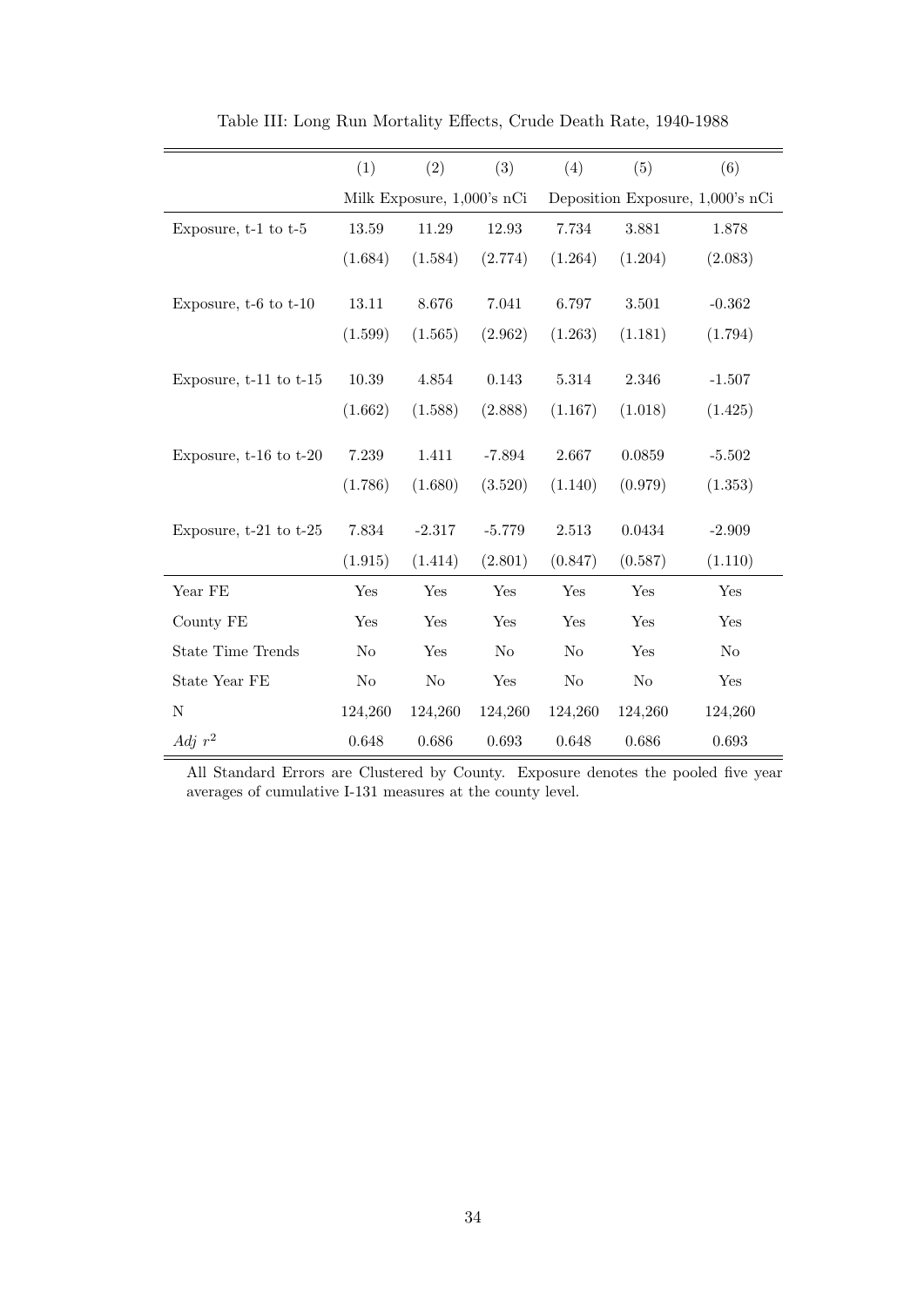|                                               | <b>I-131 In Local Milk</b> |  |  |                          |  |
|-----------------------------------------------|----------------------------|--|--|--------------------------|--|
|                                               |                            |  |  | Mean SD Max Total Deaths |  |
| Specification 1 1.208 1.899 26.259 695436.300 |                            |  |  |                          |  |
| Specification 2 0.806 1.320 20.975 458506.700 |                            |  |  |                          |  |
| Specification 3 0.649 1.280 24.012 359360.700 |                            |  |  |                          |  |

Table IV: Changes in County Mortality Patterns Attributable to NTS Fallout, 1951 to 1973

I-131 Ground Deposition

|                                               |  | Mean SD Max Total Deaths |
|-----------------------------------------------|--|--------------------------|
| Specification 4 1.056 1.779 51.102 692407.400 |  |                          |
| Specification 5 0.517 0.883 25.644 338472.700 |  |                          |
| Specification $6 -$                           |  |                          |

Source: Author's calculations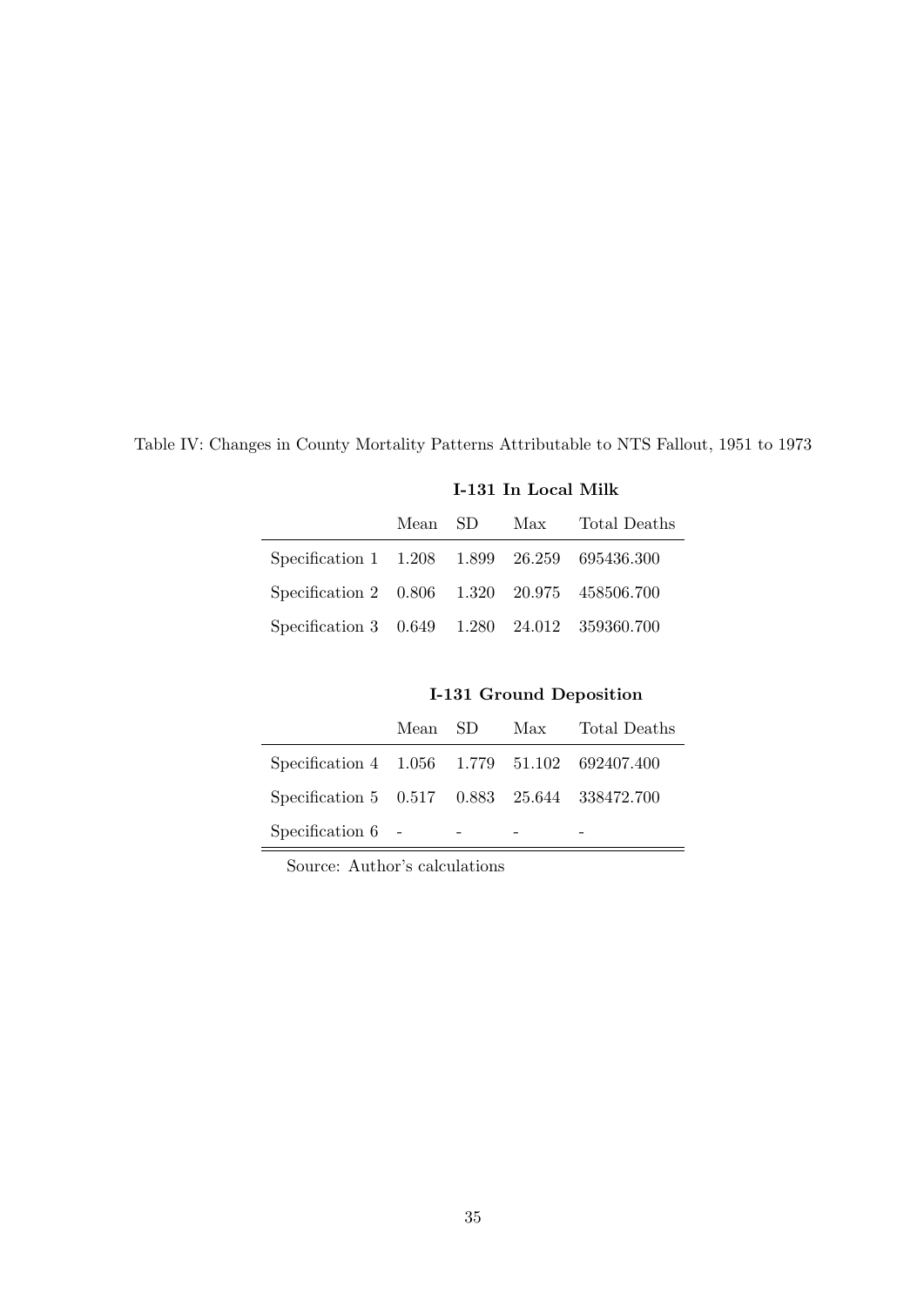|                          | (1)      | (2)                           | (3)       | (4)      | (5)       | (6)                             |
|--------------------------|----------|-------------------------------|-----------|----------|-----------|---------------------------------|
|                          |          | Milk Placebo , $1,000$ 's nCi |           |          |           | Deposition Placebo, 1,000's nCi |
| Exposure, t              | $-1.215$ | $-0.476$                      | $-1.563$  | $-0.339$ | $-0.461$  | $-0.232$                        |
|                          | (0.688)  | (0.707)                       | (1.751)   | (0.269)  | (0.281)   | (0.369)                         |
|                          |          |                               |           |          |           |                                 |
| Exposure, t-1            | $-0.511$ | $-1.216$                      | $-3.388$  | $-0.297$ | $-0.480$  | $-0.460$                        |
|                          | (0.589)  | (0.594)                       | (2.425)   | (0.298)  | (0.312)   | (0.647)                         |
|                          |          |                               |           |          |           |                                 |
| Exposure, t-2            | 0.548    | $-1.219$                      | 0.189     | $-0.114$ | $-0.333$  | $-0.0243$                       |
|                          | (0.570)  | (0.584)                       | (0.903)   | (0.246)  | (0.266)   | (0.307)                         |
|                          |          |                               | 0.603     |          |           |                                 |
| Exposure, t-3            | 2.999    | 0.651                         |           | 0.525    | $0.258\,$ | $-0.111$                        |
|                          | (0.624)  | (0.621)                       | (0.970)   | (0.234)  | (0.230)   | (0.351)                         |
| Exposure, t-4            | 2.824    | $-0.589$                      | $1.055\,$ | 0.464    | 0.0748    | 0.0660                          |
|                          | (0.589)  | (0.600)                       | (0.867)   | (0.255)  | (0.247)   | (0.334)                         |
| Year FE                  | Yes      | Yes                           | Yes       | Yes      | Yes       | Yes                             |
| County FE                | Yes      | Yes                           | Yes       | Yes      | Yes       | Yes                             |
| <b>State Time Trends</b> | No       | Yes                           | No        | No       | Yes       | No                              |
| State Year FE            | $\rm No$ | $\rm No$                      | Yes       | No       | No        | Yes                             |
| N                        | 42,096   | 42,096                        | 42,096    | 42,096   | 42,096    | 42,096                          |
| Adj $r^2$                | 0.607    | 0.615                         | 0.618     | 0.606    | 0.615     | 0.618                           |

Table V: Placebo Test: Log Crude Death Rate, 1937-1950

All Standard Errors are Clustered by County. Placebo Exposure denotes the yearly cumulative I-131 measures at the county level. These placebo measures consist of I-131 measures being shifted forward thirteen years. i.e. Exposure in 1951 recoded as 1938, 1952 as 1939, 1953 as 1940, etc. Three tests for 1945 were conducted in New Mexico but their yields were relatively small. The corresponding Hardtack tests of 1958 were also small in scale and most radiation release remained near the Nevada test site in 1958.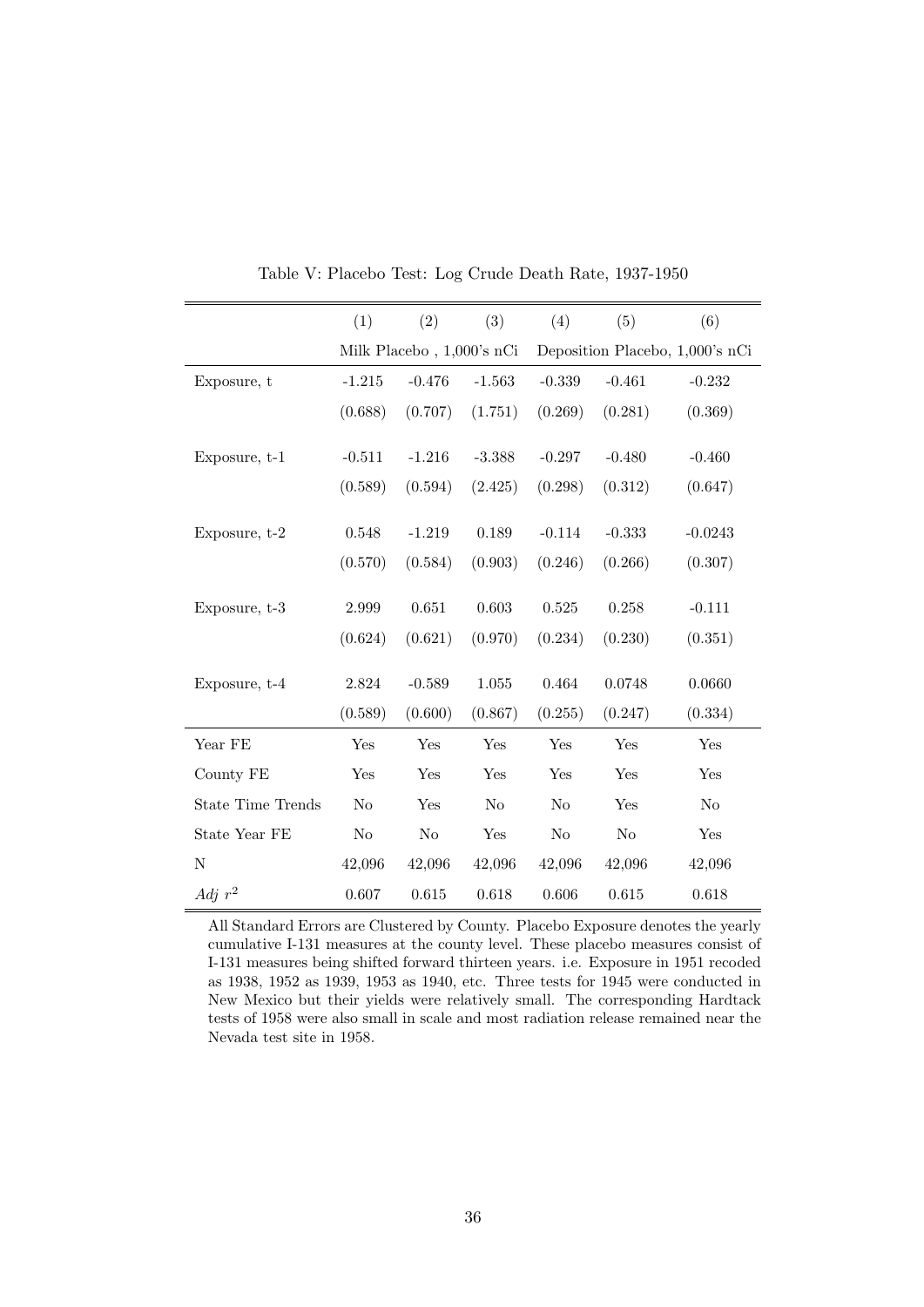#### Table VI: AP2 Ranking of 3,100 Alternative Nuclear Test Site Locations

| Location<br>. | Pollution Intensity | Rank |
|---------------|---------------------|------|
|               |                     |      |

#### Locations Under Consideration by Policy Makers

| Nevada Test Site (Nye County), NV       |       | 39  |
|-----------------------------------------|-------|-----|
| White Sands (Dana Ana County), NM 3.327 |       | 953 |
| Cape Hatteras (Dare County), NC         | 2.167 | 495 |

#### Top Five Least Polluting Counties

| Modoc County, CA     | 0.251 |   |
|----------------------|-------|---|
| Lake County, OR      | 0.303 | 2 |
| Monroe County FL     | 0.342 | 3 |
| Klamath County, OR   | 0.394 | 4 |
| Del Norte County, CA | 0.394 | 5 |

#### Top Five Most Polluting Counties

| Nassau County, NY | 186.829 | 3.096 |
|-------------------|---------|-------|
| Essex County, NJ  | 196.218 | 3,097 |
| Hudson County, NJ | 262.022 | 3.098 |
| Bergen County, NJ | 362.736 | 3,099 |
| Queens County, NY | 440.651 | 3,100 |

Parameters for AP2 provided by Nicholas Muller. Rank denotes order of least polluting counties 1 to 3,100. Pollution intensity denotes population weighted PM2.5 exposure for all recipient counties relative to the NTS. Emission location is excluded from the calculation.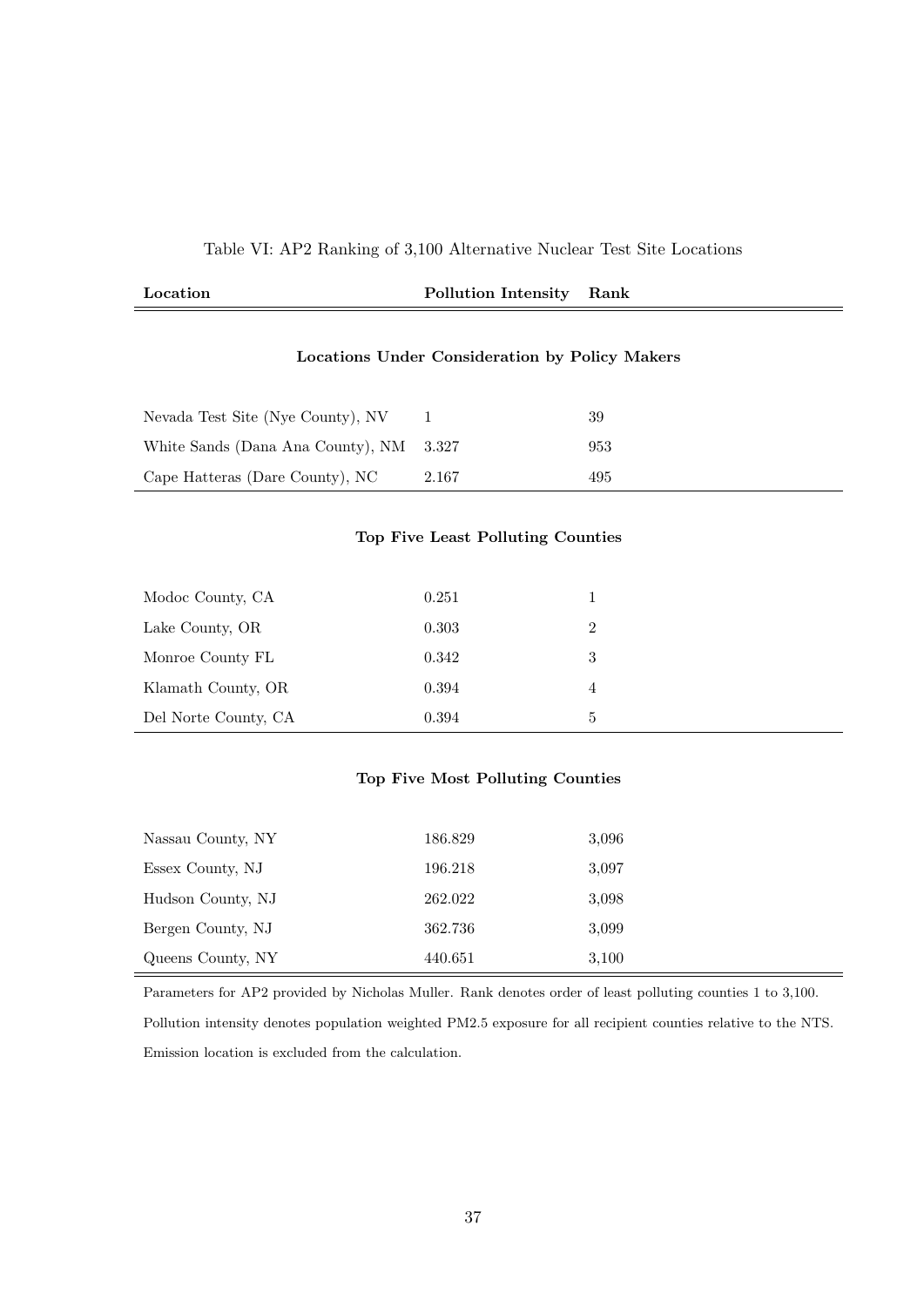1000's of nCi per square meter for Upshot Knothole 1953 Test Series



Figure I: Cumulative I-131 Deposition from Upshot Knothole Series. Source: Created from NCI data.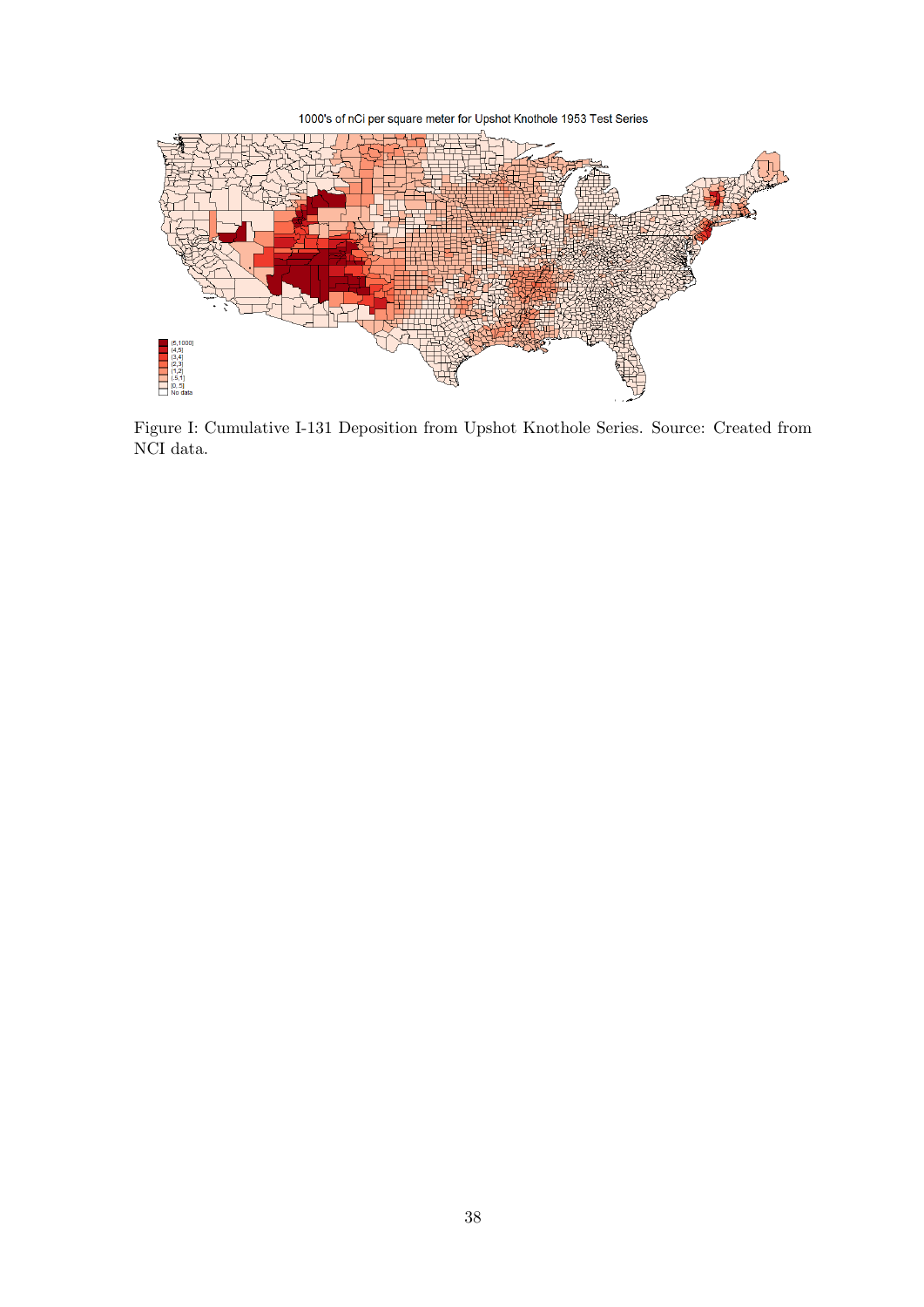Cumulative I-131 Measure in Milk, 1000's nCi, Upshot Knothole 1953 Test Series



Figure II: Cumulative I-131 Milk Measures from Upshot Knothole Series. Source: Created from NCI data.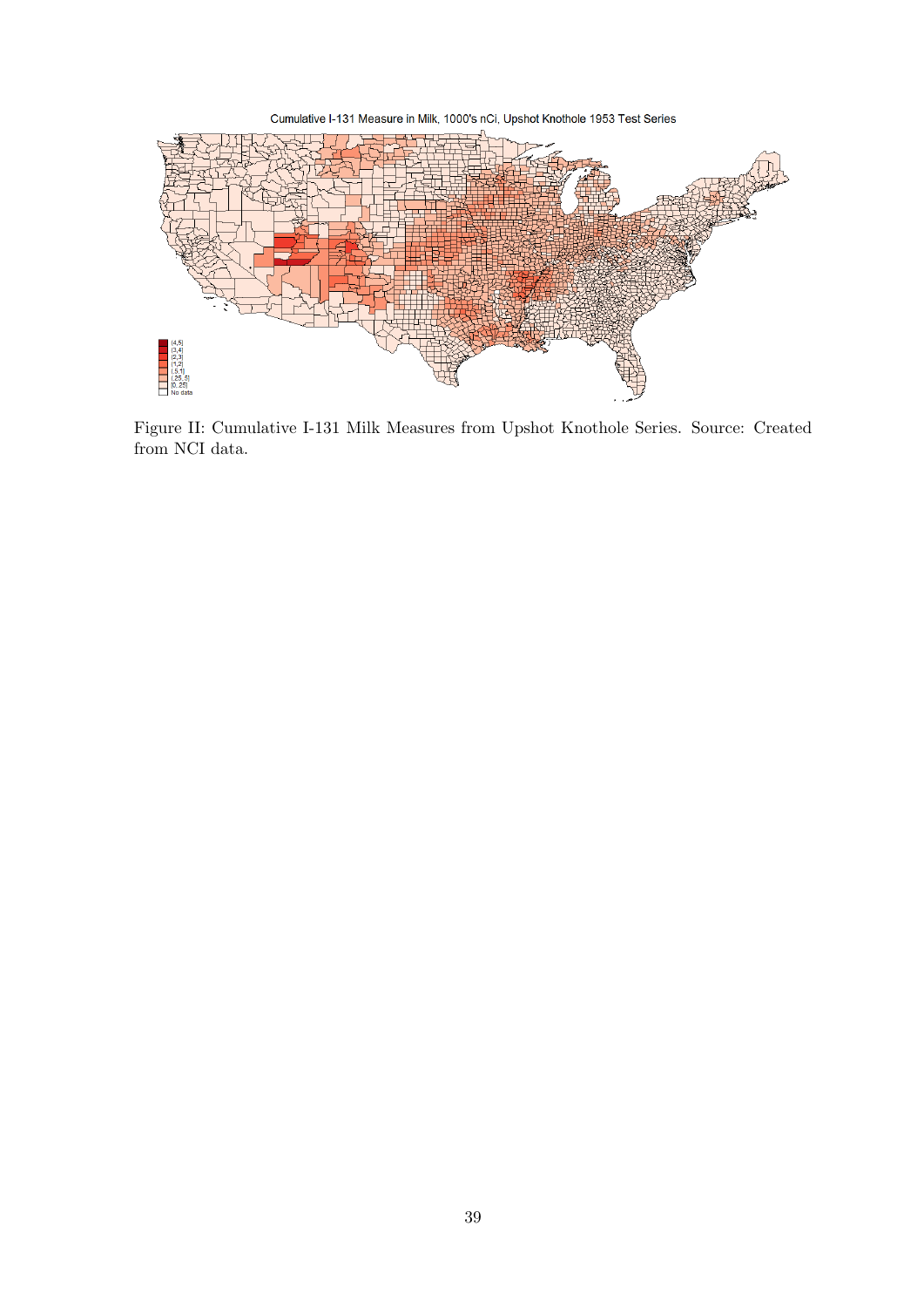

Figure III: Average Increase in Crude Deaths Per 10,000 attributable to I-131 in Milk, 1951 to 1973. Source: Author's calculations